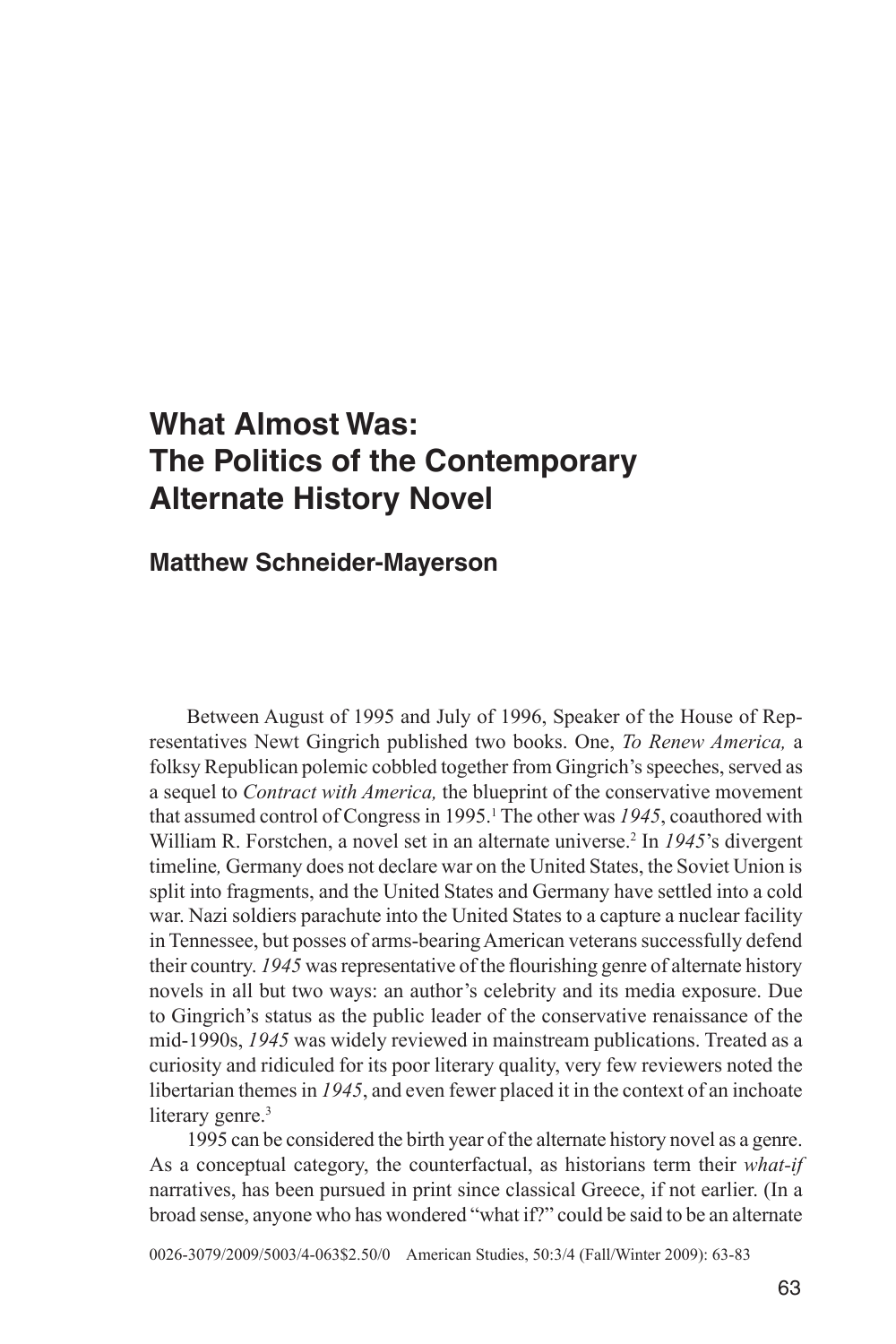historian.) In the twentieth century, alternate histories and counterfactuals, also known as "allohistories," have been published by fiction writers and maverick historians around the world. As Gavriel Rosenfeld discusses in his encyclopedic chronicle of Nazi-related alternate history culture, the production of allohistorical cartoons, films, and stories increased sharply in the wake of the Holocaust, which continues to provide subject matter for alternate historians.<sup>4</sup> While hundreds of texts can be retroactively added to the list of alternate histories, the version of the literary counterfactual that rose to prominence in the early 1990s was not fully recognized as a genre until science-fiction reviewers Steven H. Silver and Evelyn Leeper and NASA scientist Robert B. Schmunk established the Sidewise Awards for Alternate History in 1995.<sup>5</sup> The Sidewise Award defined the alternate history as a literary category and became a mechanism to draw and police the borders of the genre. Each year a panel of judges, ranging from three to eight in number, awards a Sidewise to one novel and one short story and lists the runners up.6 The authority and aesthetic judgments of the Sidewise Award panel seem to be unchallenged among publishers (on book jackets), authors, and fans around the Internet.7 Unlike awards for mainstream literary genres, such as the Pulitzer Prizes and National Book Awards, the Sidewise Awards seems to recognize both a combination of literary excellence and popularity, as demonstrated by the proportional representation of popular and prolific alternate history writers such as Harry Turtledove in the winner's circle.

In this paper, I consider the contemporary alternate history genre in three parts. First, I account for the birth of the genre, which I connect to developments in book publishing and the end of the Cold War. Second, I identify common generic formal and structural aspects and analyze the content of a number of representative alternate history novels, which feature a libertarian combination of antistatism and militarism. Finally, I situate these increasingly popular books in their historical and political context and argue that they can be viewed not only as a marginal genre of popular fiction but also as a bellwether of mainstream American politics.

In many ways, this is exploration of uncharted territory. Both alternate historians and the few academics who have studied the phenomenon have attempted to ground the nascent genre by searching their libraries for similar texts, thereby creating a retroactive catalog of alternate history novels.<sup>8</sup> While Livius' *Ab urbe condita* and Benjamin Disraeli's *Alroy* may share the (few) formal characteristics of contemporary alternate history novels, their inclusion in a master bibliography of alternate histories obscures the particular character of the genre that has recently emerged.<sup>9</sup> When the generic formula of this popular formation is diluted by the addition of such diverse counterfactuals, its significance in its proper historical context is hidden. As Karlyn Kohrs Campbell and Kathleen Hall Jamieson put it, "the critic who classifies a rhetorical artifact as generically akin to a class of similar artifacts has identified an undercurrent of history rather than comprehended an act isolated in time."10 Since the early 1990s, hundreds of novels have attempted to re-imagine the past in various ways, and have engaged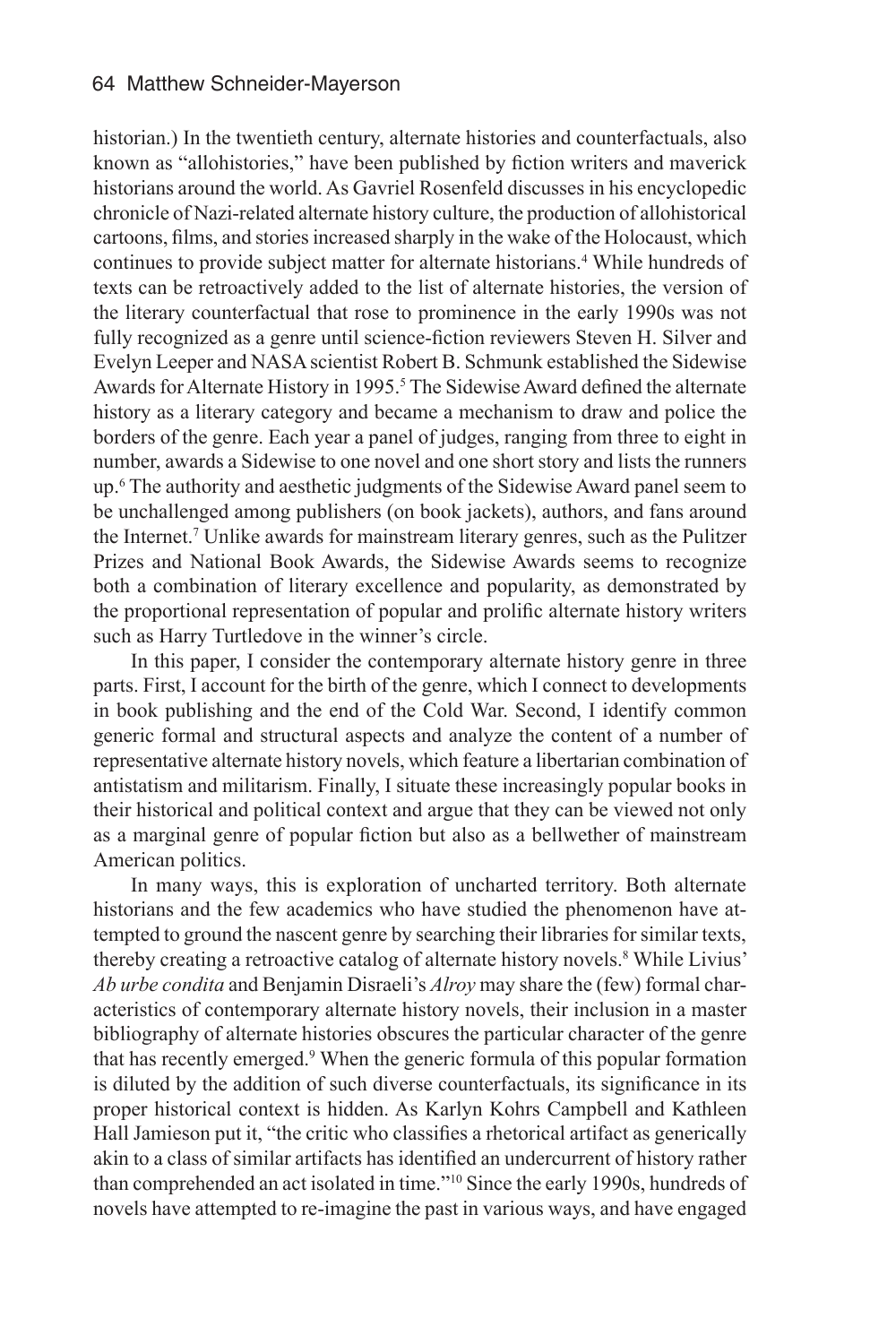millions of fans—many of whom have become lay alternate historians of their own.11 How can we account for the contemporary explosion of alternate history as a literary genre? How is history being re-written, in what way, by whom, and why now? Before developing my own hypotheses, it will be necessary to further define the alternate history novel.

Some scholars have considered the alternate history to be a subgenre within science fiction, but this is misleading, since it can also take the form of a traditional novel or a work of fantasy. Although this article is concerned with literary counterfactuals, a number of films and television shows have engaged in counterfactual history, and one can argue that the increasingly popular video games with historical settings that allow for allohistorical developments should be placed in the same category. 12 Despite the concept's flexibility there are important distinctions to be made. In his dissertation on the alternate history (which he calls "uchronia"13), William Joseph Collins makes the useful distinction between "pure uchronia," an alternate history in the form of a fictional work; "plural uchronia," alternate worlds that co-exist in literature; "infinite presents," a limitless amount of simultaneous distinct universes<sup>14</sup>; and the popular "time-travel alteration," where travel into the past creates a different present.<sup>15</sup> My primary focus here is with the "pure uchronia," or, what Karen Hellekson has called the "true alternate history," which is often identified by its opposition to fantasy.<sup>16</sup> While "true alternate histories" set in the distant past can lead to fantastic results—such as the evolution of intelligent dinosaurs in Brian Aldiss' *The Malacia Tapestry*—the goal of this genre is to create a universe that could plausibly exist today.17 No dragons or asteroids allowed. The alternate history is primarily an American phenomenon; almost two thirds of Sidewise winners or runners-up are American, and the most popular topics deal with themes directly relevant to U.S. history, often in an intentionally nationalistic manner. Judging from their web presence, the vast majority of alternate history fans are Americans.18 As a result, I examine the alternate history in the context of American politics and culture.

How can we explain the rise of the alternate history genre in the mid-1990s? Before introducing my own theory I will evaluate some of the most popular explanations provided by journalists and critics.

## **The Nuts and Bolts of the Genre Machine**

In the early 1990s, the alternate history grew from a marginal category to a mainstream genre in the United States. Publishing industry statistics that would accurately measure the growth of the genre are not available, but a number of qualitative extrapolations can serve as approximations. A major sign is the critical attention the genre has received. By the turn of the millennium many national newspapers and magazines had published at least one article about the alternate history, most of them focusing on its very popularity.<sup>19</sup> Academics have taken note: two books have been published and five dissertations completed in the last fifteen years.<sup>20</sup> Another sign is the creation of an official publishing category;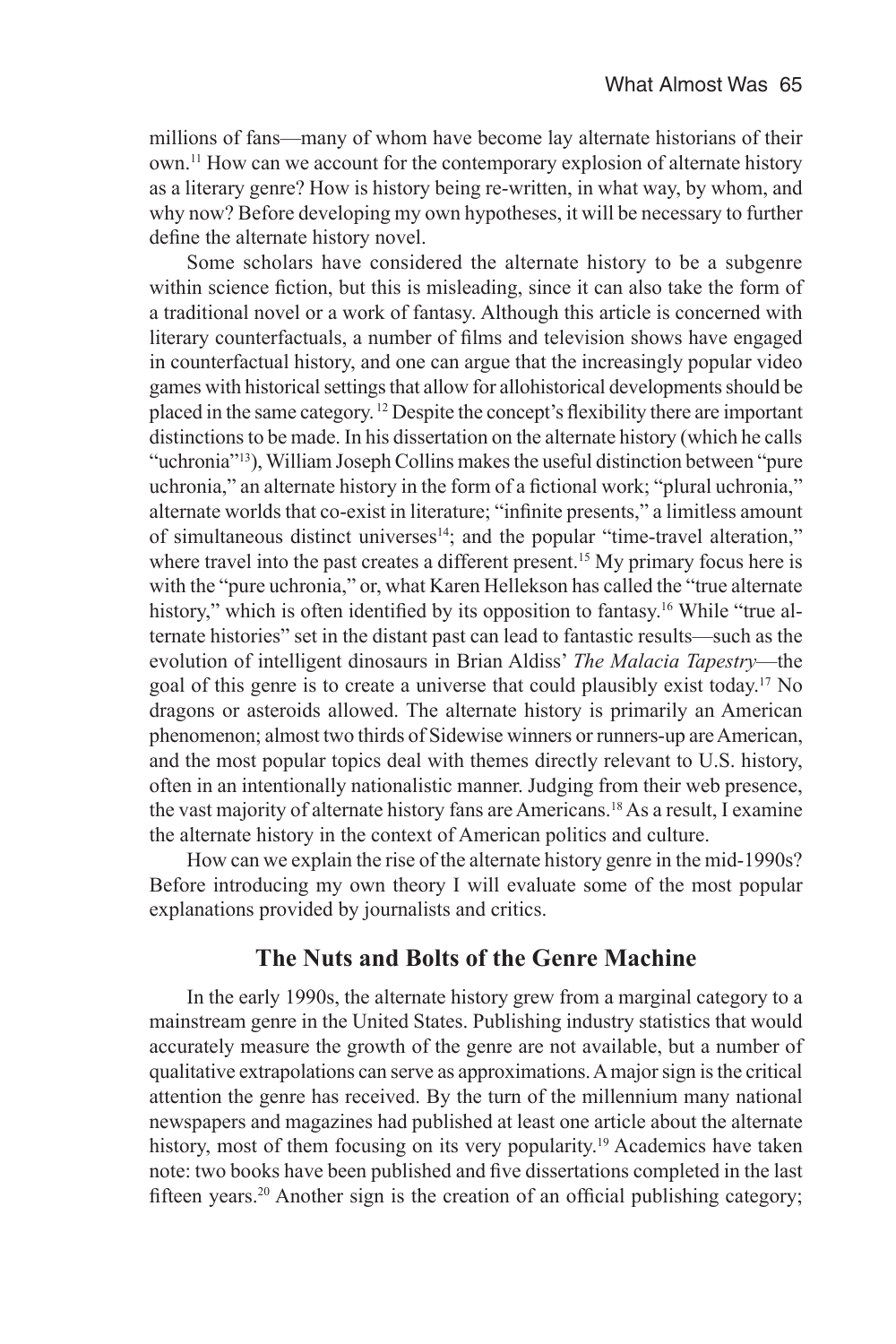while most publishers continue to categorize alternate histories as "literature" or "science fiction," a number of smaller presses have acknowledged a devoted audience by creating a separate alternate history or alternate universe category.<sup>21</sup> In addition, by the mid-nineties the novels themselves assume their readers' familiarity with the idea of a literary counterfactual. As one observer noted, alternate histories in the seventies and eighties "tended to present the concept of a novelist's changing history as itself a striking idea—which is an indication of how modestly the popular articles and genre fiction had penetrated general public awareness."22

Finally, one can point, if only anecdotally, to the enthusiasm of many of the genre's readers. In 2002, David Dale in the Australian *Sydney Morning Herald* called the alternate history phenomenon not just a "growing branch of literature" or "controversial trend in scholarship" but a "passionate cult on the Internet."23 The internet has facilitated affective investment by allowing fans to connect to each other—and thereby register their interest publicly—not just on online forums or fan sites like "AlternateHistory.com" and "Timelines—This Day in Alternate History" but via user-created sites such as Amazon Listmania! As of March 2011, Amazon displayed over 800 lists with "alternate history" in their title.24 In addition, the minimal formal regulations of the counterfactual experiment lead many readers to become writers (if unpublished) and create their own historical scenarios. As the alternate history has gone mainstream, the passion and size of its base has grown.

While there has been little systematic analysis of the genre's growth, several journalists and academics have suggested possible explanations. A number of reasons, such as revolutions in twentieth-century science and the influence of the entertainment revolution, have been debunked elsewhere.25 Aside from the impact of the end of the Cold War, which I will focus on, two factors deserve mention. The genre's connection to postmodernism has drawn the most attention, but developments in book publishing have played a more significant role in its growth.

The most widespread explanation for the growth of the alternate history is the influence of postmodernism on history and historiography.<sup>26</sup> The salient features of postmodernism here are its ironic relationship to history; skepticism of traditional historical narratives, especially grand narratives; and privileging of alternative voices. For many critics, postmodernism is taken to be both a vague global trend as well as a historical event (a material cause, like a legislative act).27 In its denial of the possibility of objective knowledge of the world and its emphasis on the role of subjectivity and narrative in historiography, postmodern thinkers claim, as one historian put it, that

> Fictional stories invented by writers and the narrations fashioned by historians do not differ from one another in any essential respect because both are made out of language and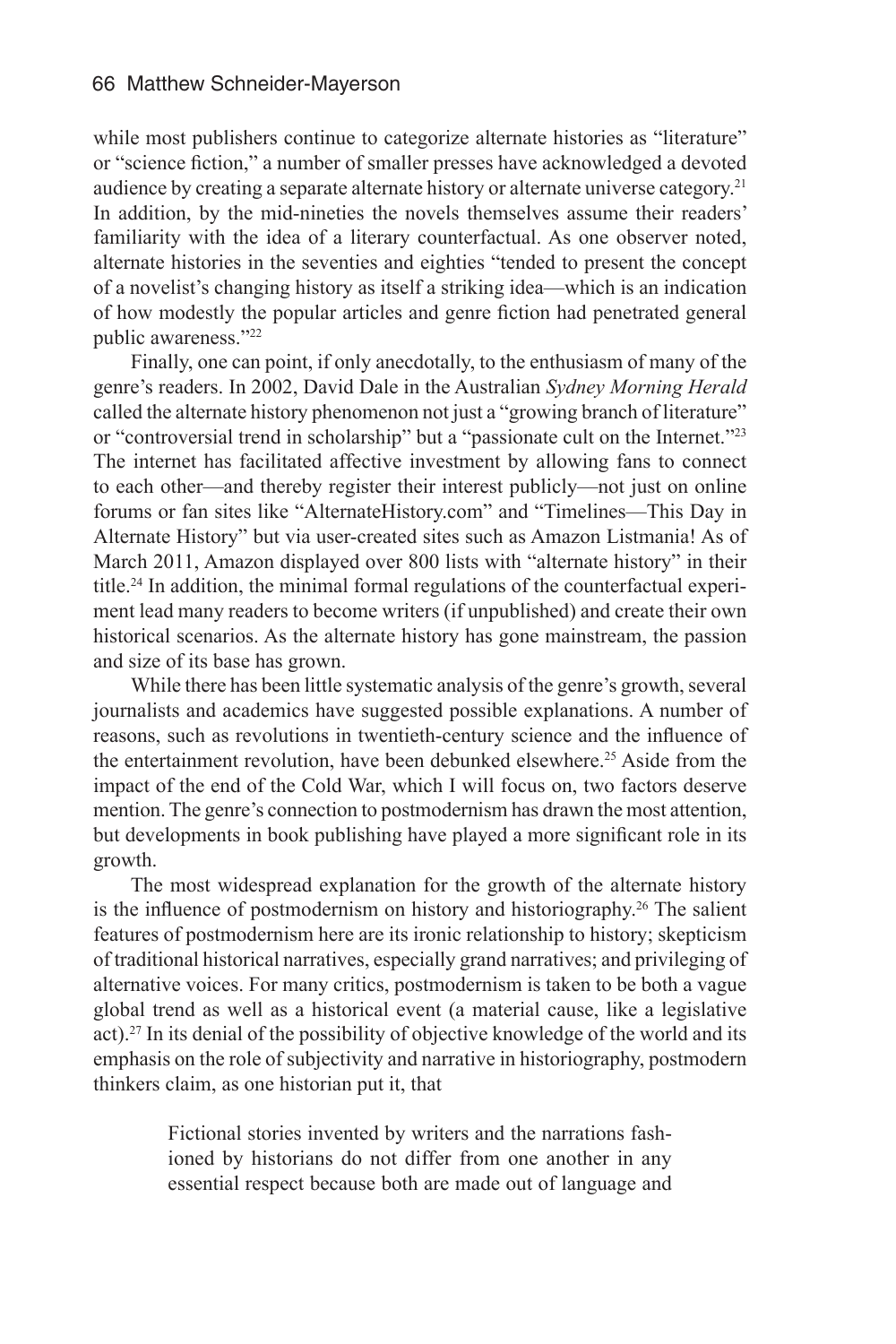equally subject to the latter's rules in the practice of rhetoric and the construction of narrative<sup>28</sup>

The suggestion is that since postmodernism has knocked the historian from her perch, what we call history is not indistinct from literature. In postmodern historiography, then, the alternate historian has the same claim to truth as the academic.

Although this argument may hold some water in general, the mystery that surrounds the meaning of "postmodernism" makes it a somewhat facile and incontrovertible explanation. More importantly, it does little to explain the growth of the alternate history genre. Alternate history novels may have the attributes of postmodern texts but they do not function as postmodern histories for their readers and writers. Some scholars assert that postmodern texts fundamentally challenge—and, indeed, alter—the popular conception of the past so as to call into the question the very possibility of history and truth. But as one reviewer observed,

> The genre does nothing that historians are not doing everyday, but *it does provide a solid unchanging history*, in its own way. The author of the alternate history *sets in stone* the change (s) he wishes to make in out accepted history. From that point on until every copy of the novel or short story vanishes, that particular view of history is permanent, after a fashion. From this perspective, alternate history appears to offer a solid stable ground for our history, rather than causing our foundations to slip away.29

Rather than provide a conflicting version of a dominant historical reading—as "history from below" does, for example—and thus challenge the foundation of historical objectivity, alternate histories tend to tell a different story in a traditional way. Alternate histories reinforce traditional western notions of historiographical objectivity even as they appear to subvert them.

If the birth of this curious genre owes a debt to postmodernism, it is more to the influence of postmodernism on the literary world.30 While postmodern literature generally refers to formally complicated serious literature produced by and for cultural elites,<sup>31</sup> major postmodern theorists such as Jean- François Lyotard, Jean Baudrillard, and Frederic Jameson have argued that there is a postmodern influence on every aspect of culture, both high and low. Popular music, film, television, art and the media have all been influenced by postmodernism, and many elite postmodern texts have become remarkably popular.32 Whatever its effects on popular conceptions of history, it can certainly be argued that the blurring of categories, disciplines, and genres associated with postmodernism has paved the road for the popularity of alternate history novels.

Recent changes in the book publishing industry, however, have had a stronger and more direct role on the popularity of the alternate history genre. As Janice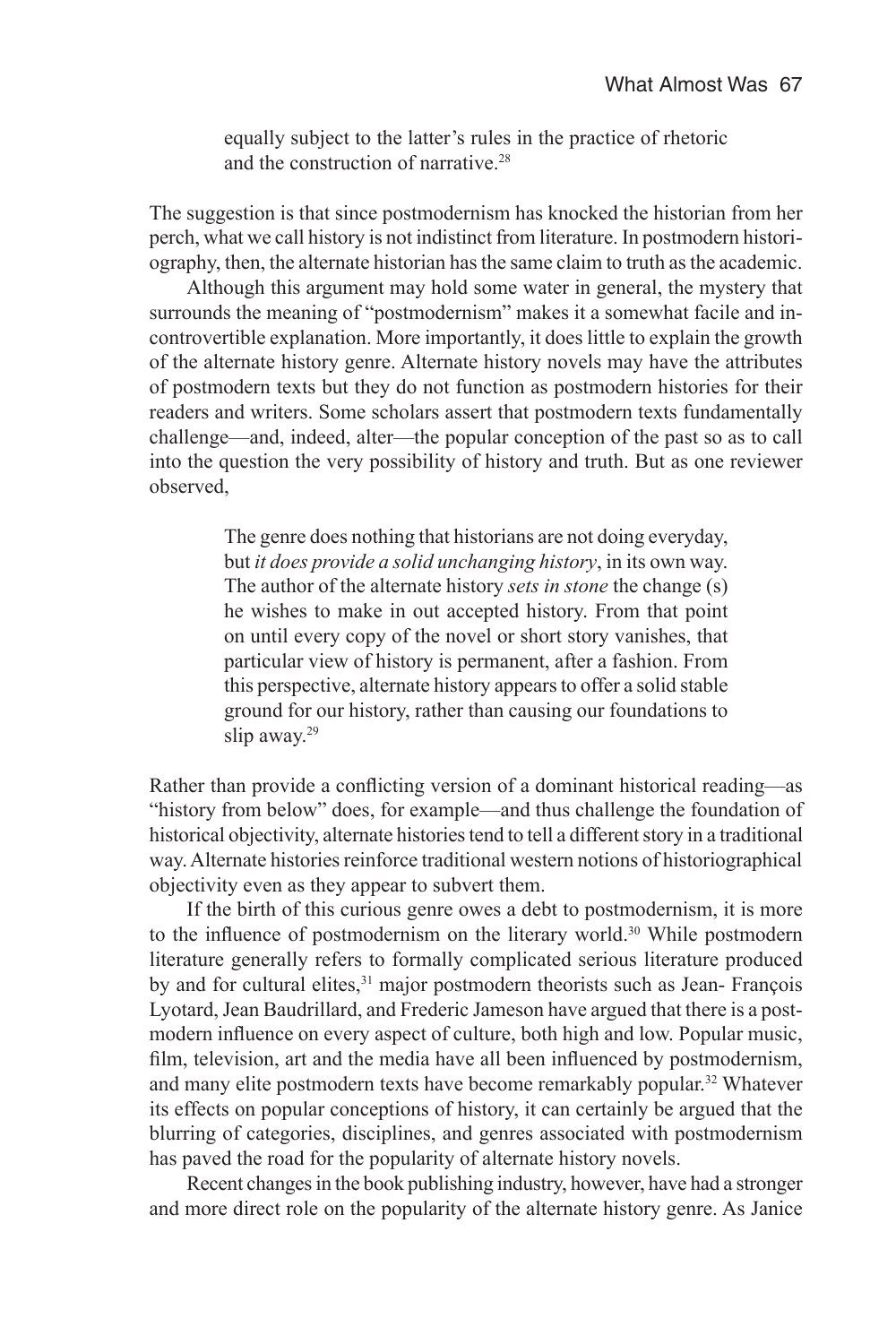Radway noted in her classic study of romance readers, the dedicated fans of genre fiction allow booksellers to predict future sales reliably, satisfying the bottom lines of publishers and large chain bookstores.<sup>33</sup> Thus, the formation of genres is encouraged by the economic motivation of media institutions, and the alternate history is in some ways in a better position than other genres to benefit from the competitive marketplace. Gregory Feeley, a journalist and alternate historian, notes that,

> The pressures of modern publishing have also helped, as alternate histories lend themselves almost uniquely well to what publishers call "high concept." The central idea behind most alternate histories is so straightforward as to be iconic sometimes conveyed in the title, but often reducible to a single image, which publishers have been happy to employ.<sup>34</sup>

In an oversaturated market book covers are designed to advertise the book, and iconic alternate history book covers are unusually descriptive of their content.35 For example, the cover of the 1997 Del Rey edition of *How Few Remain: ANovel of the Second War Between the States* has a confederate and an American flag crossed to form an **X**, with the title and author's name in WANTED-poster Western letters and the corners singed, promising the shoot-'em-up military showdown between two regions that it eventually delivers. The cover of the 1997 Harper Voyager paperback *Voyage* has a massive American flag in the foreground and a small rocket shooting upward in the distance, which also heralds its patriotic tale of John F. Kennedy's backing of an American trip to Mars during his second term. As one of the few Sidewise winners to be issued by a small publisher and remain relatively unpopular, Martin J. Gidron's *The Severed Wing* is the exception that highlights the rule; while its cover is arresting (due to the Nazi insignia and the teardrops of blood), it gives little indication of the novel's plot.36

# **The Liberation of Post-Cold War Historical Imagination**

Contemporary true alternate histories have tackled a wide range of imaginative subject matter, but the Cold War has been noticeably absent. This is, in part, because it does not easily fit the genre's formula: alternate historians tend to focus on the turning points or junctures of history, hot wars such as the American Civil War and World War II. While the possibility of a Soviet victory dwindled in western eyes during the 1980s, the continued ideological hegemony of one (if not both) of the dueling deterministic philosophies (Marxism and liberal capitalism) seemed inevitable until 1989. The Cold War paradigm continued to exert a powerful influence on Americans at least until the Berlin Wall actually fell. The cultural influence of the Cold War is often seen as limited to the hysteria of the 1950s (bomb shelters, apocalyptic films, etc.), but recent historical scholarship is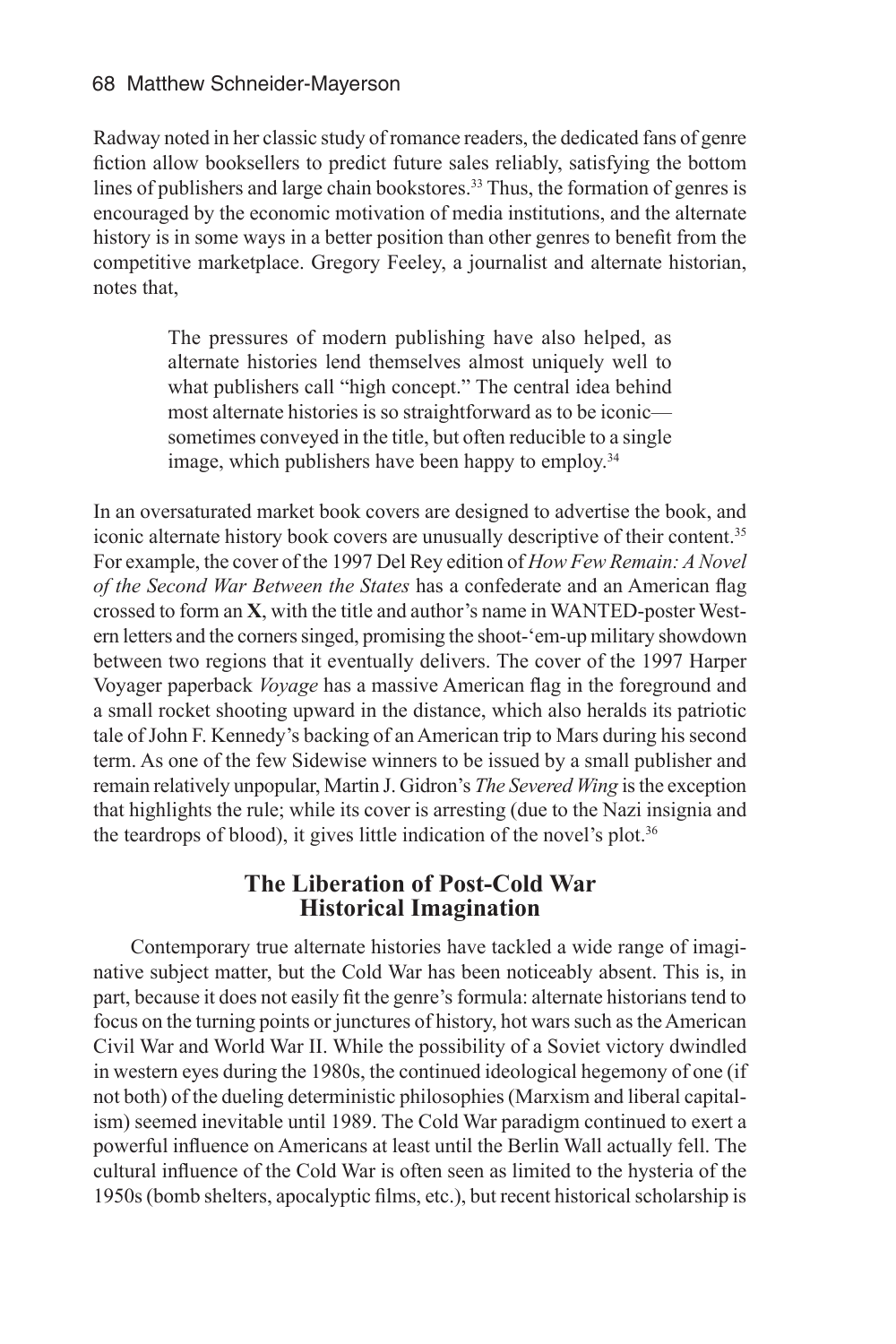challenging that perspective by linking subjects such as the American family and the civil rights movement to the Cold War.37 It is, of course, impossible to draw a firm causal link between a historical event and a shift in the consciousness of an entire nation of diverse classes, races, ethnicities, religions, and genders, but it would be myopic to ignore the connection between the end of the Cold War and the growth of the alternate history.

The standoff between the Soviet Union and the United States was couched, by both superpowers, as an ideological battle between communism and capitalism. Many crucial aspects of American culture and society—such as the ideology of liberal capitalism and the dominance of neoclassical economics—were manipulated in Manichaean opposition to their Soviet counterparts. But if the American way was considered the antithesis of godless communism, both ideologies were confidently deterministic. The Soviet Union officially endorsed Marx's dialectical theory of history, which viewed capitalism as a necessary stage of historical development before communism. If Westerners were not quite as certain of the inevitability of their creed, their ideology was similarly teleological. The version of American liberal capitalism that emerged in the 1950s—a highly militarized welfare state founded on principles of secularism and individual liberty, governed by a representative democracy—was considered to be an ideal state of economic and social development that guaranteed timeless natural rights. While many citizens of the Soviet Union and its satellite states became disillusioned with Soviet communism, the vast majority of Americans continued to support—and had a deep affective investment in—what they considered the basic principles of the west, even if they increasingly objected to their application.

It would be impossible to measure the extent to which this ideological battle affected the consciousness of Americans over a period of four decades, but in many ways the post-Cold War period was more likely to produce anti-determinist narratives than its initial phase. In the 1950s and early 1960s, the Cold War was not only at the core of American foreign (and sometimes domestic) policy but also a presence in daily life. More than a framework to interpret the world, the Cold War guaranteed the future; the options available were communist subversion, a Soviet nuclear attack, an American victory, or a continued stalemate. As Alan Nadel writes in *Containment Culture*, ". . . the American Cold War is a particularly useful example of the power of large cultural narratives to unify, codify, and contain—perhaps *intimidate* is the best word—the personal narratives of its population."38 From the late 1950s through until the rise of détente in the mid 1970s, this narrative was enervated by domestic cultural and political movements. As the Baby Boom Generation grew into adolescence, youth culture and rock and roll music gave American parents something new to fear. For many Americans, the Civil Rights Movement replaced the threat of communism as the bogeyman of the decade. By the late sixties and early seventies, anti-war protests, Black Power, and the women's liberation movement seemed to have a greater influence on domestic culture than the Soviet Union.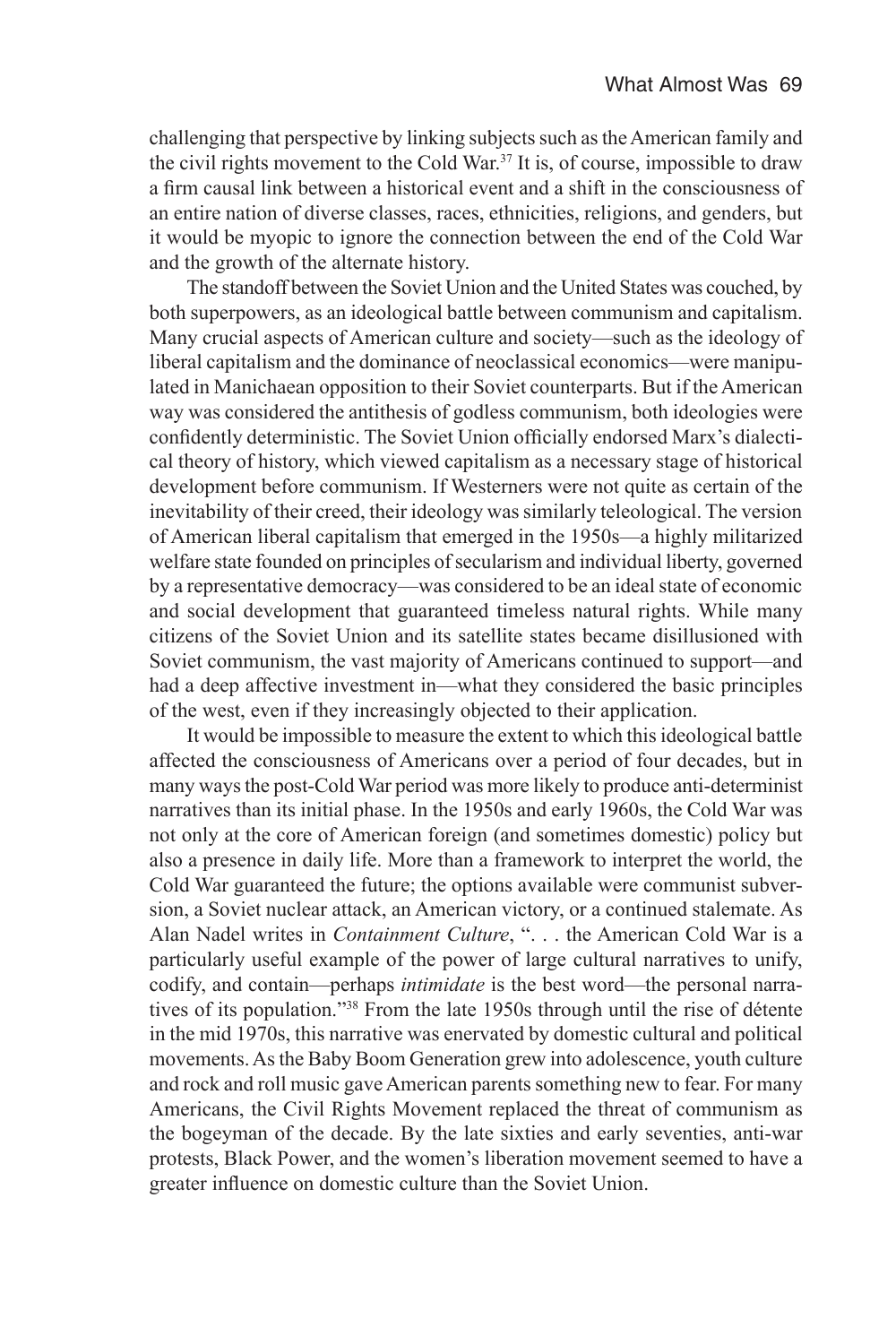The period of détente, ranging roughly from 1972-1979, saw the normalization of a polarized world.39 In the wake of the "world revolutions" of 1968, elites on both sides of the Iron Curtain sacrificed idealism for stability. As Cold War historian Jeremi Suri put it,

> The 'peace' created by détente entrenched the social and political status quo. Cooperation among the great power became a substitute for both domestic and international reform. . . . Diplomatic arrangements made war less likely, but they also froze most of the initial sources of antagonism in place.40

In the 1970s, the Soviet Union and the United States reconciled themselves to accepting a world that was divided along political and ideological lines. During the 1950s, many Americans expected a hot war to change their world, one way or another. By the 1970s, with the ambitious political aspirations of the late sixties frustrated and a foreign policy designed to preserve the status quo, change seemed much less likely. After the minor flurry of Nazi-inspired allohistories published in the 1950s and 1960s, such as Philip K. Dick's *The Man in the High Castle*, comparatively few American alternate histories were published until the 1990s.

The end of détente is attributed to increased open conflict in the Middle East and the election of Ronald Reagan. As historian John Lewis Gaddis put it,

> [Reagan] saw that the Cold War itself had become a convention: that too many minds in too many places had resigned themselves to its perpetuation. He sought to break the stalemate—which was, he believed, largely psychological—by exploiting Soviet weaknesses and asserting western strengths.<sup>41</sup>

Reagan pursued this end through confrontational rhetoric, an emphasis on military technology, and aggressive diplomacy. If, in retrospect, we see Gorbachev's policies of *glasnost* and *perestroika* as the beginning (or sign) of the end, most Westerners at the time did not. The division of the world into two oppositional camps—even if one of them seemed to be dwindling and crumbling—had been normalized for almost a half-century. As a result, Gaddis noted that "the upheavals of 1989, like those of 1789, caught everyone by surprise."42

The end of the cold war had a powerful effect on authors and audiences alike. The collapse of the Soviet Union coincided with a shift in the literary career of the alternate history genre's most prolific writer, master of alternate history Harry Turtledove, whose popularity is so great that no small portion of genre's emergence and success could be placed on his shoulders alone. Turtledove received a PhD in Byzantine history in 1977 and immediately published his first novel, *Wereblood*, the first novel of a fantasy series set in the ancient Byzantine era.<sup>43</sup> Between 1977 and 1991, Turtledove published twelve novels,<sup>44</sup> most of them either fantasy or science-fiction. His first alternate history was *Guns of*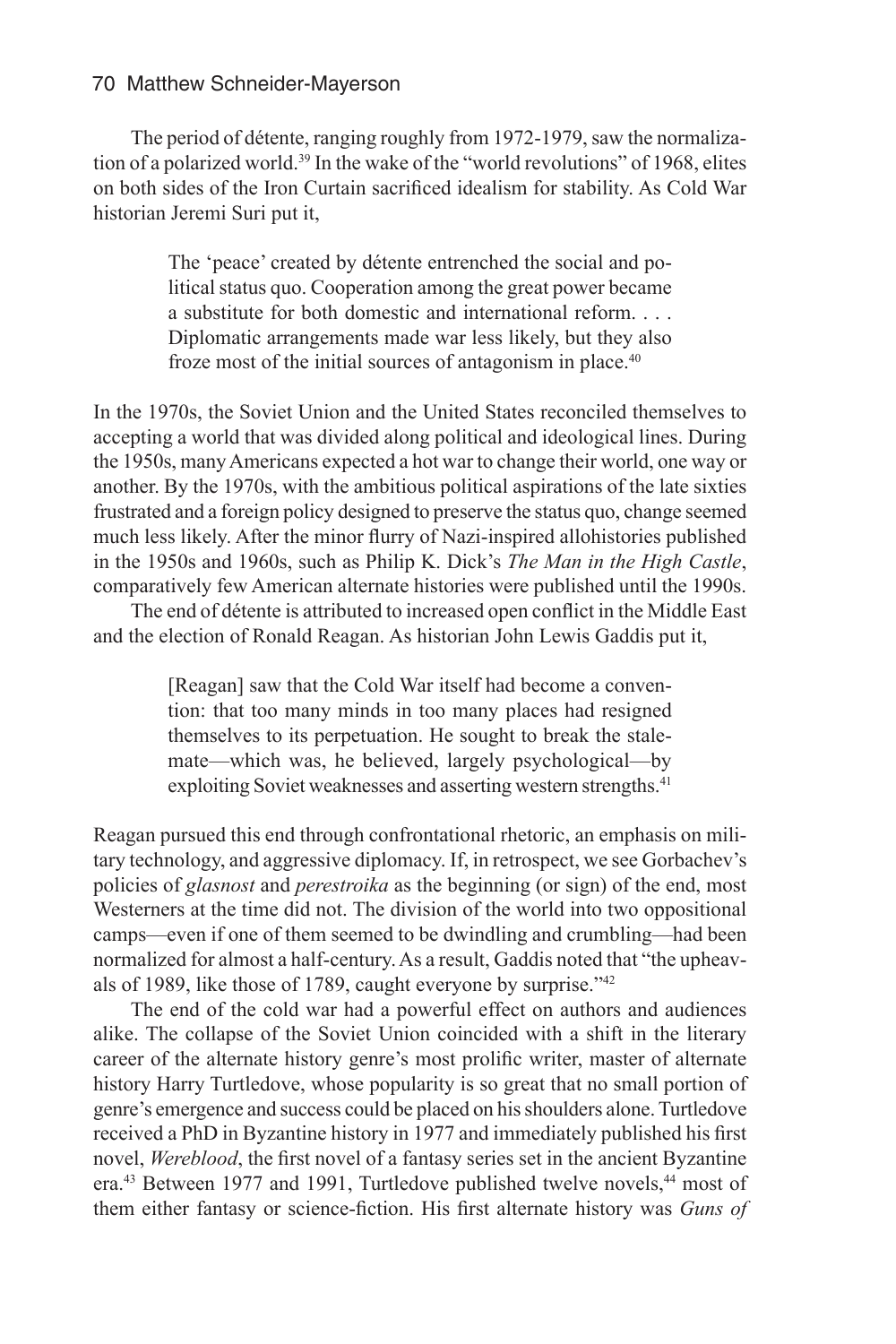*the South*, published in 1992. While he continues to publish fantasy novels and short stories, Turtledove has become the face (or name) of the alternate history genre. He has published three separate, unrelated alternate histories of the Civil War.<sup>45</sup> Despite a decade-long literary career, Turtledove did not begin to re-write American history until the Cold War permanently thawed.

New possibilities emerged. For most alternate historians, the plausibility of the alternate timeline is of great importance. Many authors argue in the first person for the historical accuracy of their literary counterfactual; for them, alternate histories are not so much *what-if* but *almost-was.* In his introduction to *1862*, Robert Conroy claims that "the possibility of England entering the war on the side of the Confederacy was very real"46; Michael Chabon's *The Yiddish Policeman's Union* and Philip Roth's *The Plot Against America* both contain afterwords with detailed, supportive historical documentation.<sup>47</sup> Stephen Baxter, in the Author's Note accompanying *Voyage: A Novel of What Might Have Been*, goes one step further.

> In 1996, we need scientists on Mars. They could have been there a decade ago. My novel may be the closest thing to a history of that lost, alternate universe ever to be written, and I have striven to make it as "true" as possible. It really would have been like this.<sup>48</sup>

Sometimes these claims of historical objectivity are matched by reviewers: *Publishers Weekly's* review of *How Few Remain*, printed on its inside cover, praises Harry Turtledove for his "rigorous historiography" in a novel that portrays a gentlemanly conversation between Frederick Douglas and Stonewall Jackson behind Confederate lines. At the end of the Cold War, the *plausibility* of such a historical mutation was increased due to the loosening of the hegemonic hold of deterministic ideologies in the United States. The increased flexibility of retroactive imagination is underlined by the mutation of another historical figure in *How Few Remain*: the proud socialist and disgraced president, Abraham Lincoln.

# **The Character of the Contemporary Alternate History**

The alternate history is undoubtedly a genre, but unlike the romance novel, the western or the thriller, the various forms the contemporary alternate history assumes defy easy categorization. Alternate histories have been written as spy thrillers and fictional autobiographies, mysteries and historical novels. A generalization, even confined to the true alternate history in the last decade and a half, will overlook dozens of counterexamples. Nonetheless, there are a number of commonalities among the majority of alternate histories, especially those that have become most popular, which provide a window into the broader cultural significance of the genre. Journalists and academics searching for the message of individual alternative histories have tended to investigate the surface moral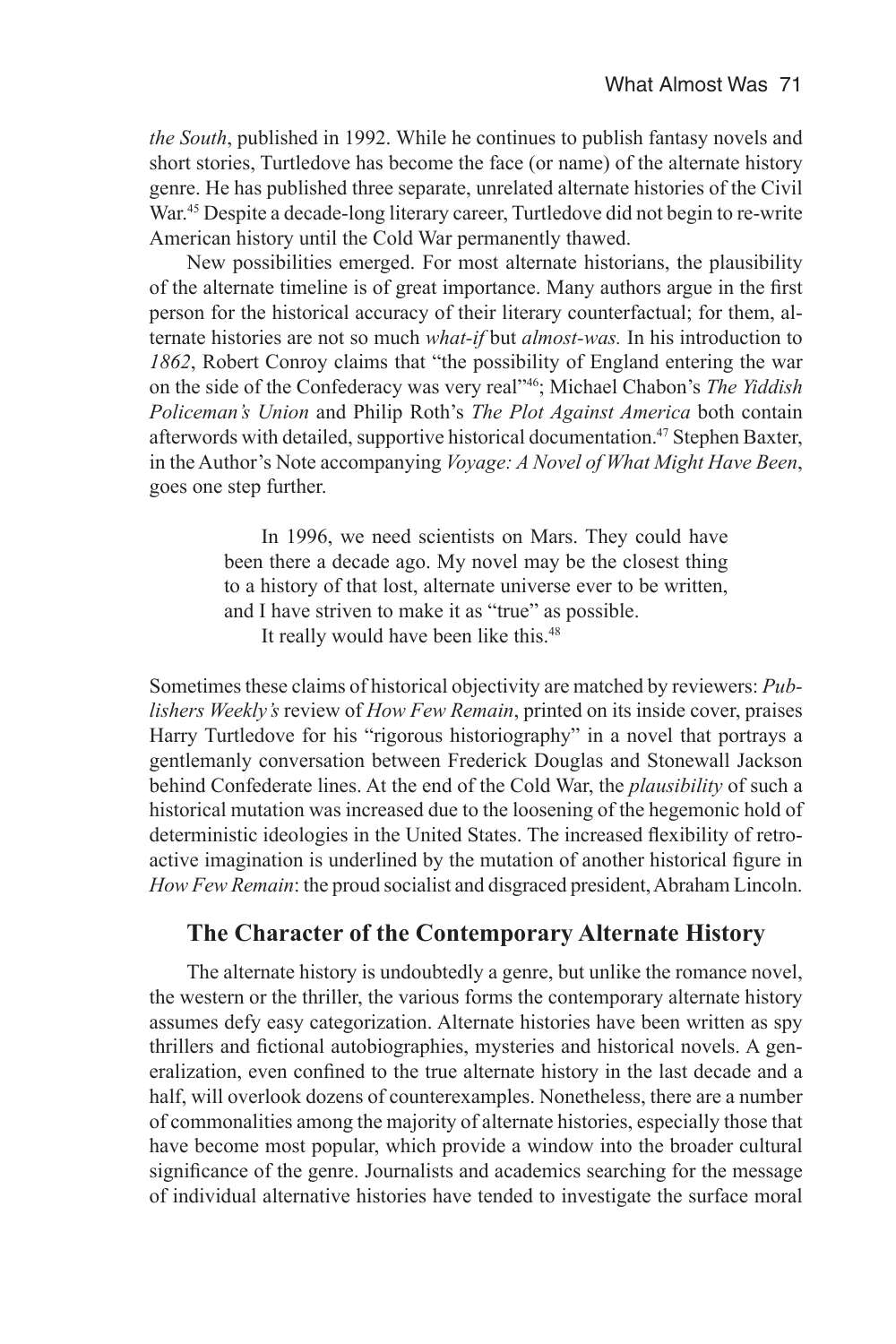and ethical significance of each novel's plot—*Does this author condone the South winning the Civil War? How do they portray Hitler?*—while missing the political arguments implicit in the structures and shapes of the alternate worlds presented in each novel. Very few commentators have subjected the alternate universes in this genre to the kind of political analysis that is applied to some science fiction, for example.<sup>49</sup>

The two bedrock features of the alternate history are its emphasis on military and physical force as the prime movers of history and, counterintuitively, a deepseated distrust of centralized government, even extending to the military itself. In her essay "Genre as Social Action," Carolyn Miller identifies three layers of generic elements, the "substantive, stylistic, and situation," which she equates to content, form, and context. Miller sees the three in a hierarchical relationship, and using this framework we can articulate why many casual observers have not identified this genre's structural elements. Journalists have often considered only the genre's substance (the setting, characters, and plot of each novel); others have considered the form of the alternate history and the counterfactual; but very few have assessed its context. While Miller uses context to describe the "speech-act[s]" of the alternate historians themselves, I want to extend that term to the context of the characters in each novel: the political, social, and cultural shape of the universe they inhabit. It is necessary to identify and juxtapose the contexts of the authors and their characters in order to understand the alternate history as a cultural formation.<sup>50</sup> Under this spotlight, the alternate history reflects the power of libertarian thought in the contemporary United States.

In their selection of a point of departure, each alternate historian implicitly endorses a theory of historical change. With a few notable exceptions, alternate historians support the great man theory or the primacy of military action, if not both. To survey the genre as a whole I look to the Sidewise Awards. From 1995 to 2007, 44 novels were selected as winners and runners-up of the Sidewise Award for Alternate History.<sup>51</sup> Of these, 29 can be considered true alternate histories.52 While this may constitute a small sample size, it is useful to highlight some trends that continue outside of the winner's circle. In 24 out of the 29, the point of departure is either a different outcome of a military confrontation or a decision made by a powerful (and still well-known) individual.<sup>53</sup>

The "great man" theory of historiography is associated with nineteenthcentury philosopher Thomas Carlyle, who claimed that "[t]he history of the world is but the biography of great men."<sup>54</sup> Today the great man theory informs thick biographies of presidents, scientists, and historical figures; in the twentyfirst-century American culture of celebrity (and the imperial presidency) it is almost common sense. Many authors, such as Turtledove and Robert Conroy, see famous individuals as possessing an almost superhuman will-to-power that destines them to rise to fame regardless of their circumstances; sections read like historical fiction, with long debates and confrontations between generals and presidents that test the boundaries of plausibility.<sup>55</sup> For example, the point of departure in Gidron's *The Severed Wing* is Theodore Roosevelt's third term,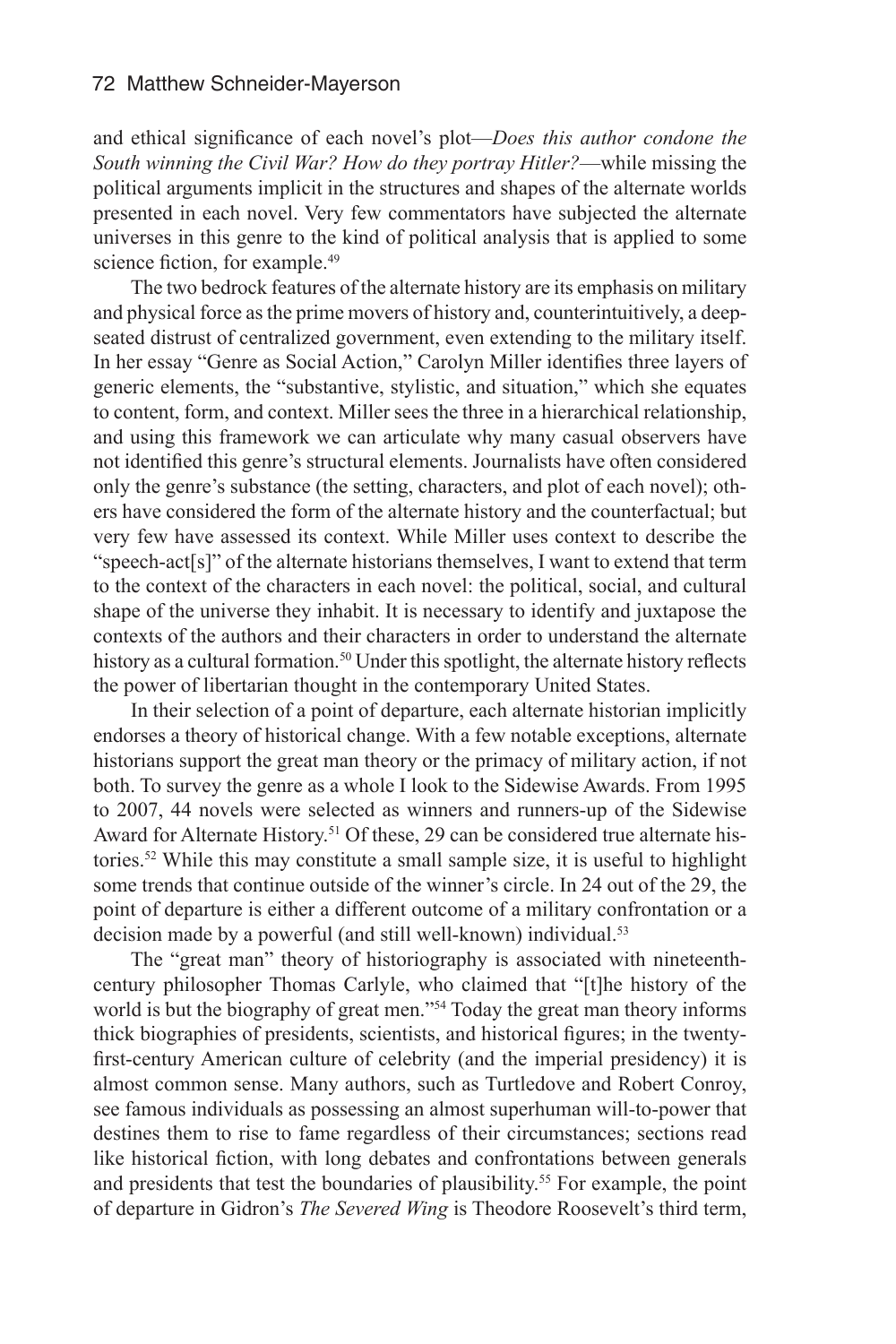but the actress Susan Sarandon still works her way into the public's eye—as Vice President of the United States.<sup>56</sup>

The second theory endorsed by most contemporary alternate histories is that of military history, which claims that military battles are the most significant and influential historical events. They are turning points, moments of bifurcation, whose consequences fundamentally determine the character of the world for decades, centuries, or even millennia. While many alternate histories include detailed military battles, most of them do not. They differ from military fiction in that they simply mention that the point of departure, decades before the novel's present, involved an alternate military outcome. Most contemporary alternate histories portray worlds that are dominated by the preparation for, waging of, and consequences of war—the two most popular themes in the genre are a Nazi victory in World War II and a Confederate victory in the American Civil War.

Often, the fulcrum is both personal and military. In *How Few Remain*, a tactical error by Abraham Lincoln leads to the North's defeat in the firstCivil War. Brendan DuBois, in *Resurrection Day*, has John F. Kennedy accidentally engage the Soviet Union in a nuclear war that destroys both nations. Pamela Sargent's *Climb the Wind* envisions a Native American named Touch-the-Clouds uniting indigenous Americans to resist militarily the United States in the decades after the Civil War. If these points of departure seem like natural choices, their limited range is brought into relief by the few alternate histories that rely on different points of departure, such as *The Age of Unreason*. In this four-part series, beginning with *Newton's Cannon* in 1998, the point of departure is seventeenth-century science. Instead of Newtonian physics and the scientific method, the scientific paradigm that dominates the novel's world is closely tied to religion, spirituality, and alchemy. This leads to an alternate world that is fundamentally different in almost every conceivable way.57

The abuse of power and mobilization of the industrial state for nefarious purposes is the most glaring and perhaps universal feature of the contemporary alternate history novel. In the 24 novels I have identified, the military has a palpable presence that saturates the imaginary world but often fails to guarantee safety, not unlike the arms race during the cold war. If the Nazi state provides the referential model, the unstated goal of many alternate historians is to show that wholesale political corruption, if not totalitarianism itself, is always right around history's corner—not only *can* it happen here (usually referring to the West), it almost did.58 In Philip Roth's *The Plot Against America*, Charles Lindbergh defeats Franklin Delano Roosevelt to become president in 1940 and (after establishing an alliance with Hitler) uses the machinery of the federal government to murder American Jews.59 In *Time On My Hands*, President Ronald Reagan's abuses of executive power motivate a travel writer and physicist to travel back in time and derail his political career. In *The Yiddish Policemen's Union*, the President helps a radical Jewish sect bomb Palestine and ignite a global holy war so as to expedite the Christian Apocalypse. One character's lamentations could summarize the conspiratorial mood of many alternate histories: "God damn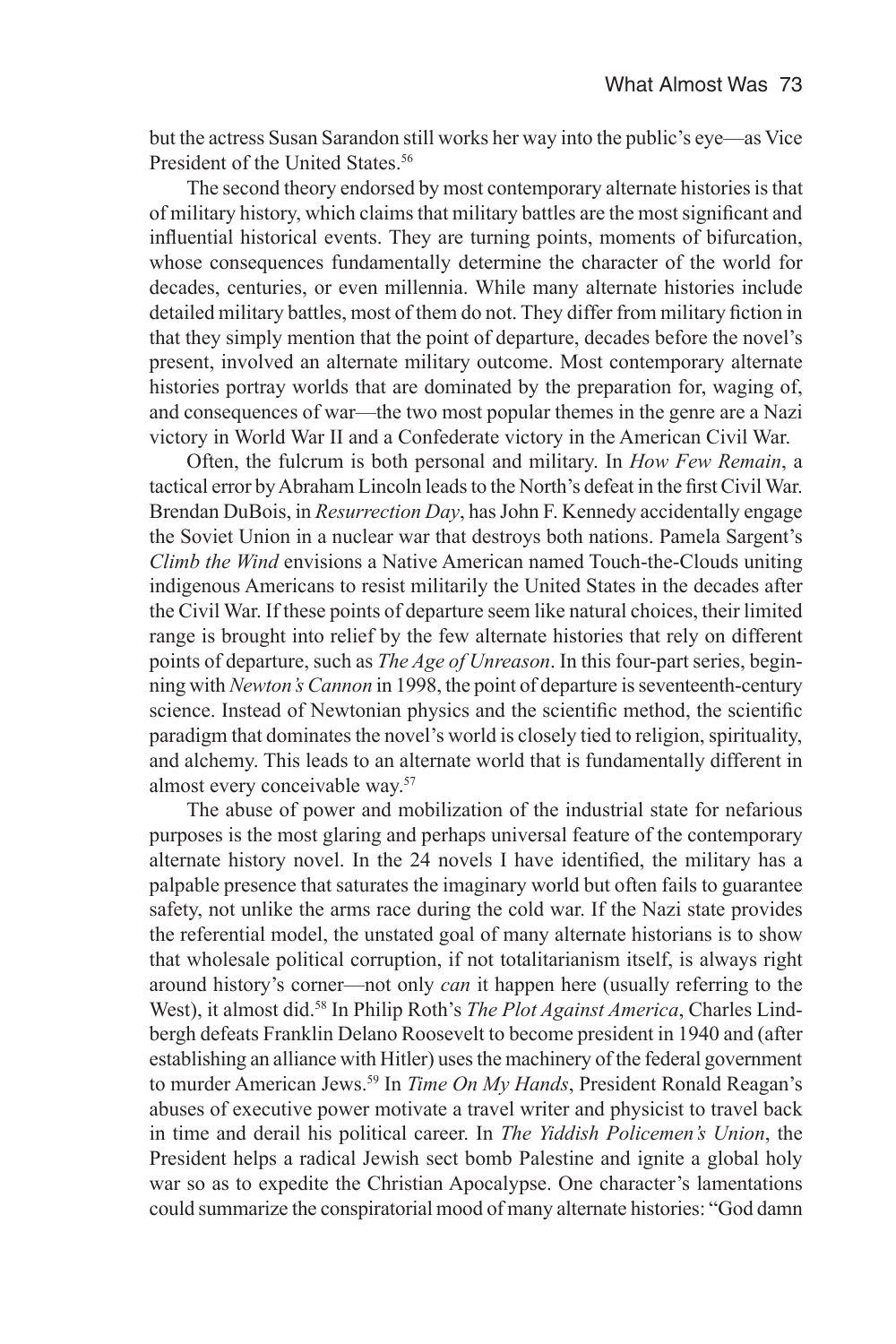them all. I always knew they were there. Down there in Washington. Up there over our heads. Holding the strings. Setting the agenda. Of course I knew that. We all knew that."<sup>60</sup> Even outside of the novels that focus on a victorious Nazi Germany, the genre's emphasis on institutional racism, $61$  military treachery,  $62$ and government censorship<sup>63</sup> can be highlighted by a comparison with science fiction. Although many sci-fi writers have explored dystopian futures, the genre has often displayed a utopian optimism in the possibility of political, social, and technological progress enabled by a massive (even global) centralized government.64 Most contemporary alternate histories, on the other hand, have viewed big government as a threat with few benefits.

With these thoughts in mind, I want to look in depth at one representative novel: Brendan DuBois' *Resurrection Day*. It won the Sidewise Award in 1999 and makes explicit themes that are implicit and assumed in many alternate histories. *Resurrection Day* is set in 1972, ten years after a global nuclear war that followed the Cuban missile crisis, the novel's point of departure. America's large cities, infrastructure, military, and civilian leadership were devastated by Soviet bombs, while America's nuclear weapons destroyed the Soviet Union. The twin plot lines of the novel surround the missile crisis and the military. The accepted history of the missile crisis blames President Kennedy for recklessness, but *Resurrection Day's* protagonist, Carl Landry, discovers that a top army official (a General Curtis) actually ordered the strike on Cuba. In the ensuing decade, Curtis has maintained a military dictatorship by repressing political resistance and censoring the press.

Landry is at the center of *Resurrection Day.* Within the novel he functions as a reporter, but his military history often foregrounds the action. As a "goddamn quota baby" rewarded for his post-nuclear service, Landry holds a job for which he is unqualified.<sup>65</sup> The barbs he receives from his colleagues speak to the wall between soldiers and civilians in the novel, which reflects the experience of American soldiers after the Vietnam war and the political division between hawkish conservatives and somewhat less militaristic Democrats. At the same time, as the narrator repeats time and time again, Landry's survival in the face of a government conspiracy to assassinate him is due to his background in the armed services. He calls on the mental, physical, and technological skills that he learned during military training and service to protect himself from the government that trained him—a fitting metaphor for the ideological contradictions of the genre itself. For example, as he hides from army snipers,

> Carl emptied one of the two satchels into his knapsack and fastened the blankets to the pack. He pulled out his holstered Colt .45, unbuckled his belt, and slipped the holster onto it. Sandy stared at him, and then the weapon.

"Where did you get that?"

"*From my years of service to this country, that's where.*<sup>66</sup>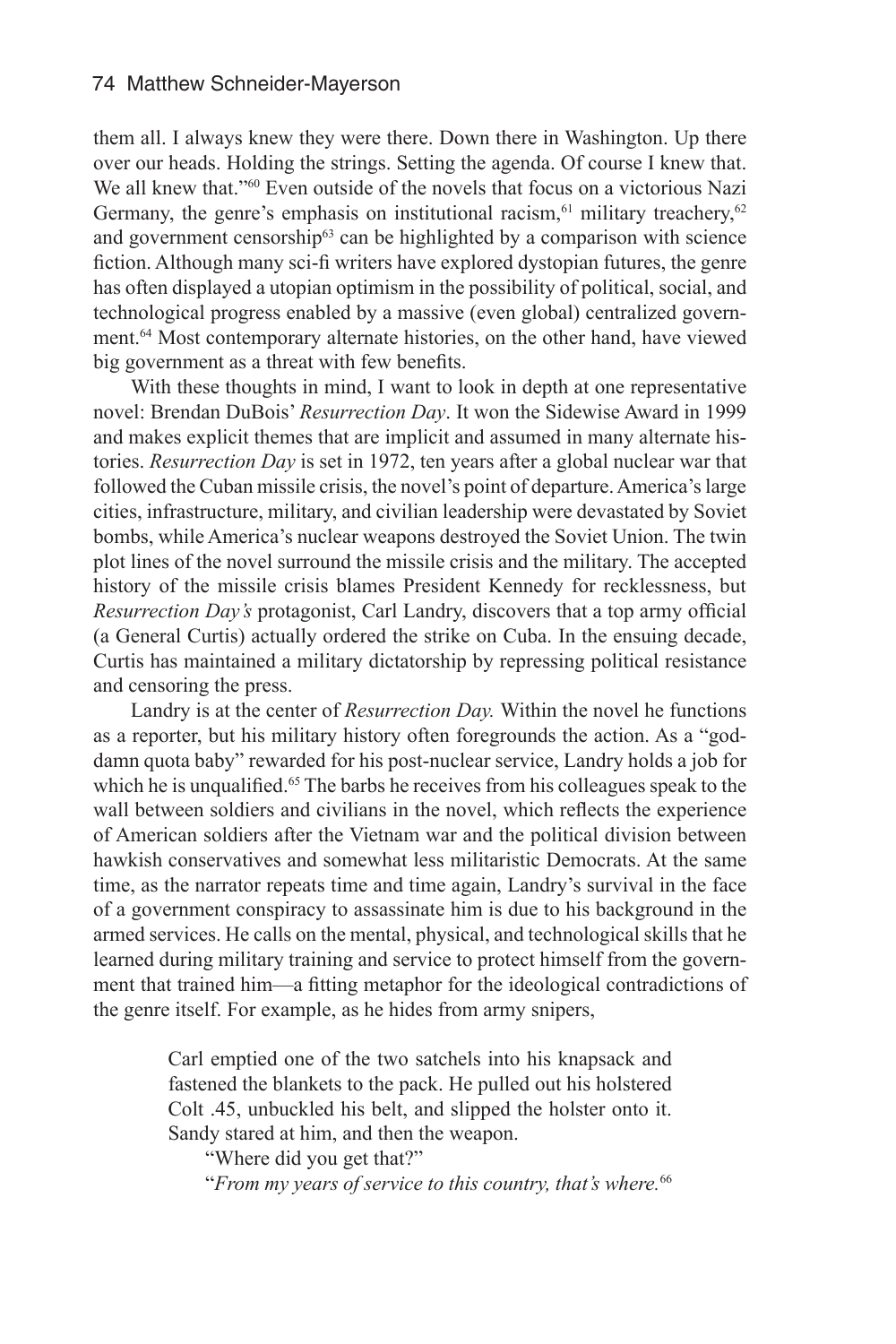The dedication to this paradoxical position is apparent in DuBois' inability to imagine a radically different alternative to his dystopia. In his search for the historical record of Kennedy's valor, Landry makes his way through the underground world of officially abandoned post-nuclear New York City. But instead of a pacifist, egalitarian community, might-makes-right even in this romanticized resistance and power is just as centralized below as it is above. As such, the leader of the PS 19 gang and the mayor of underground New York is seen as a king:

> It was like young royalty, he thought, moving among his people. They went into a dark part of the subway station, past another barricade where a couple of young men were sitting, holding what looked like police revolvers in their hands.<sup>67</sup>

The culture of these revolutionaries imitates the militarism, hierarchal organization and conflicted commitments of the world above.

The unspoken tension between the lionization of the military and a distrust of centralized government that is at the heart of *Resurrection Day* and many contemporary alternate histories should be viewed in light of similar tensions within American conservatism. The politics of a genre as diverse as the alternate history are not immediately apparent in the arena of ethics or values, what Miller calls the "substance" of each novel. By situating the contemporary alternate history within the historical context of its production and consumption, the ideological commitments that inform the genre become clear: a libertarian distrust of "big government" on one hand and a dedicated militarism on the other. As the alternate history took shape in the mid-1990s, it reflected the political philosophy that had been re-calibrating the American political landscape for over a decade.

# **The Growth of Libertarianism in the United States**

Modern conservatism emerged on the national stage with the election of Ronald Reagan in 1980 after two decades of gestation. The conservative movement has been covered extensively by historians in recent years, but its relevance to my subject requires a brief summary here.<sup>68</sup> The growth of the right was initially the result of a widespread backlash against the liberalism of the 1960s, but it developed through decades of grassroots conservative organizing. The pillars of the ideology that emerged were "an antistatist libertarianism and a normative conservatism" that found an increasingly receptive audience in the 1970s, especially among whites and suburbanites.<sup>69</sup> Social conservatism was tied to a perceived moral permissiveness in the wake of the Vietnam War and the various political movements of the 1960s and 1970s, which provoked a renewed desire for traditional family values; the libertarian element was the result of extreme ideological polarization encouraged during the Cold War. With the Soviet Union in mind, many Americans saw the muscular liberal state that emerged in the 1960s—Lyndon Johnson's Great Society, federal legal protection against race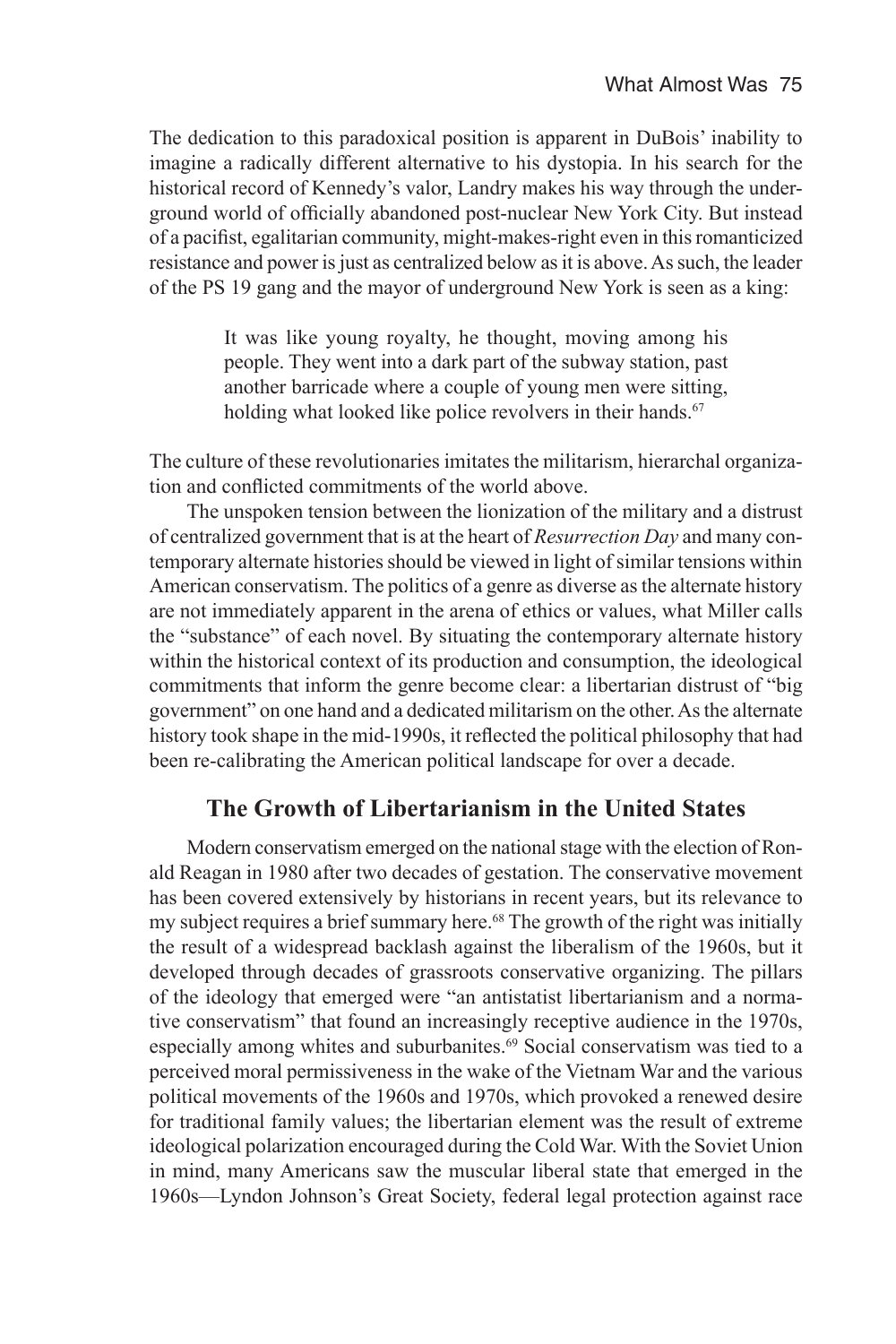and gender discrimination, and above all the welfare state—as an encroachment on personal liberty. In this sense libertarianism drew on the traditional American mythology of western, rugged individualism.

Ronald Reagan wedded conservative and libertarian ideas to a patriotic populism. Reagan's passionate rhetoric against big government, taxation, and the welfare state effected a lasting influence on American politics by moving social conservatism and libertarianism into the mainstream. Even after Reagan and George H.W. Bush were out of office, the power of libertarian ideas remained. *The Wall Street Journal* noted in 1995 that,

> Because of their growing disdain for government, more and more Americans appear to be drifting—often unwittingly toward a libertarian philosophy. That seems particularly true among baby boomers returning to the "do your own thing" ethos of their youth and among young people involved in the intensely independent computer industry. Indeed, when the Gallup polling organization last year asked questions about government's role that were designed to distill Americans' political philosophies, it categorized 22% of the public as "libertarian<sup>"70</sup>

In his 1996 State of the Union address, Bill Clinton acknowledged the continuing popularity of antistatism by claiming that "The era of big government is over."71

The meteoric rise of alternate historian Newt Gingrich checked the liberal (if not leftist) tendencies of the Clintons, and briefly led observers to believe that a more overt form of libertarianism might emerge. In 1995 *USA Today* announced (with some hyperbole) that "what liberalism was to the '60s and conservatism was to the '80s, libertarianism may be to the youth of '90s."72 In 1994 Gingrich, along with other Republican congressmen, published *Contract With America*, with its emphasis on tax cuts and welfare reform. That November, Republicans gained 54 seats in house elections; Gingrich became the first Republican speaker in 40 years, and in 1995 *Time* named him their Man of the Year.73

At the same time as Americans were pushing for less government, they were investing more money and faith in the military. The depth of the "new American militarism," as historian Andrew Bacevich has called the phenomenon, goes far beyond military expenditures.74 In the wake of the Vietnam War and the resulting national distrust of the armed forces, Reagan set out to restore military confidence by mythologizing the American soldier and constructing the military as a weathervane of national strength. The symbolic manipulation was, in part, the groundwork for actual increases in defense spending (which doubled during Reagan's presidency<sup>75</sup>), but it had cultural effects that lingered until very recently. After the apparent success of the Gulf War, military expenditures and the deification of the armed forces only increased, as Democrats such as Bill Clinton found it politically suicidal to question the new American militarism.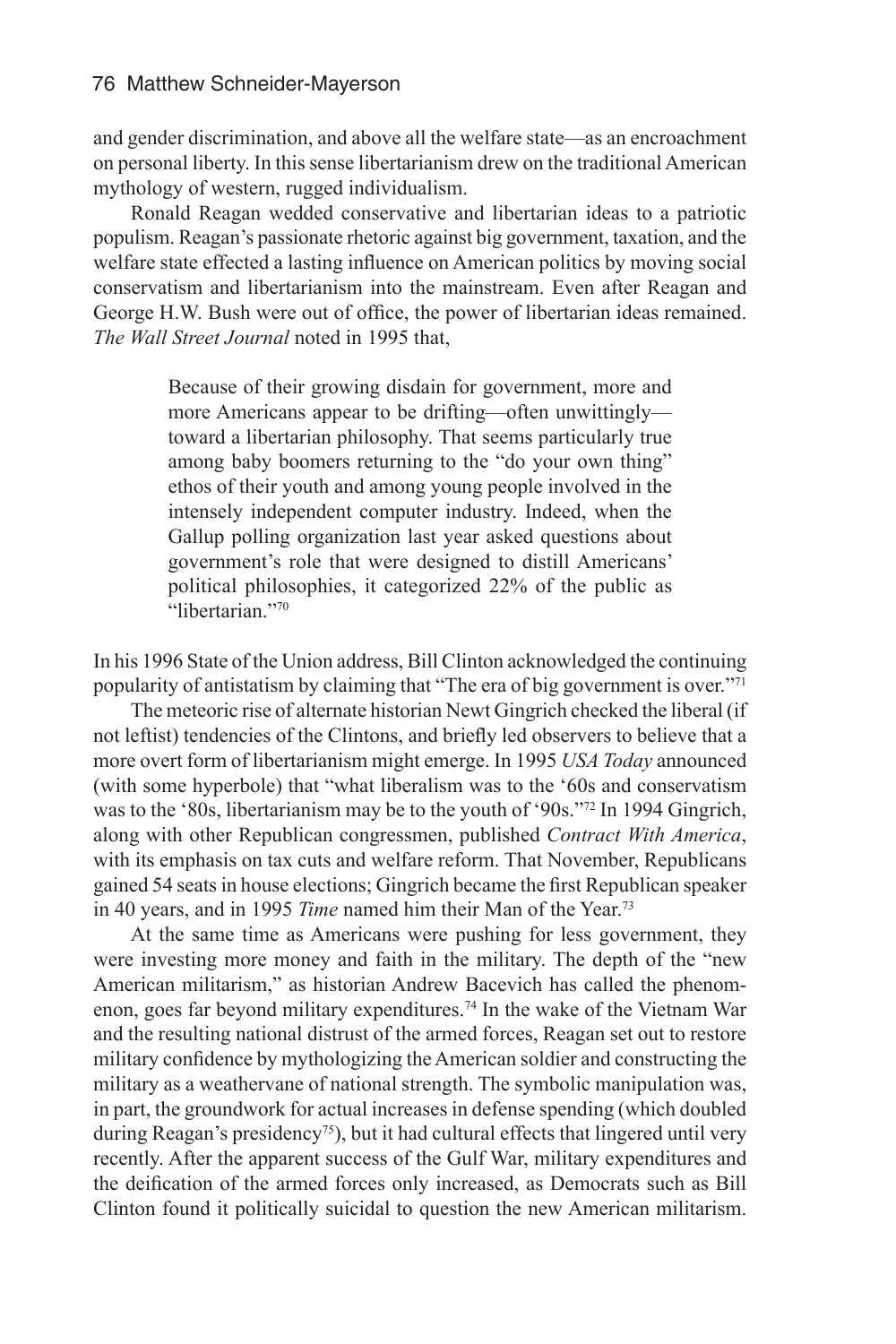Since the end of the Cold War, opinion polls surveying public attitudes toward national institutions have regularly ranked the armed services first.<sup>76</sup> While confidence in the executive branch, the congress, the media, and even organized religion has waned, confidence in the military continues to climb, as reflected in the majority of alternate histories.77 Even apart from Turtledove-style novels that could double as military fiction,78 many alternate histories see military battles as history's turning points. Perhaps diplomacy does not sell.

The apparent contradiction between a libertarian distrust of big government and an embrace of the armed forces that represent that government is a cognitive dissonance that did not troubled modern American conservatism until the mid-2000s, when the alliance between economic and religious conservatives that elected and re-elected George W. Bush unravelled. In the reality of facts and figures, this equation has created massive debt for the United States; in the world of popular culture, the result is a character like *Resurrection Day's* Carl Landry, who owes his survival to his military training as he is hunted by his own government.

## **Conclusion**

To suggest a link between alternate history novels and conservative politics is not to claim that Turtledove, Conroy and Roth are dedicated libertarians who use their fiction as an ideological tool. In fact, there *is* a wing of science fiction which is explicitly libertarian. In 1980, L. Neil Smith, the founder of the Prometheus Award for Best Libertarian Fiction, published *The Probability Broach*, a plural uchronia where a single altered word in the preamble to the Declaration of Independence leads to a revolt during the Whiskey Rebellion and the execution of George Washington. Two hundred years later, the United States is a libertarian paradise without a functional central government; men, women, and even children arm and defend themselves. The subtler libertarian coloring of the alternate history does reflect the politics of its authors, though in a less deliberate and direct way.

Alternate histories have often been seen as thought experiments, with each author a scientist who spins the wheel of chance without bias or partisanship. But, to run with this metaphor, each novel betrays the wheel's tilt and its direction. That most alternate history novels are considered apolitical reflects the extent to which the principles of libertarianism have oriented the naturalized, national political paradigm. In the spirit of the alternate history, one might ask, *What if the genre had existed twenty years ago? How would the worlds of these novels differ?* Psychologists who have studied the mechanics of counterfactual thinking have noted that counterfactuals tend to betray the limits of imagination:

> [T]he likelihood of a person's mentally mutating salient events, exceptions, and actions is a function of the ease with which these events come or are brought to mind, relative to other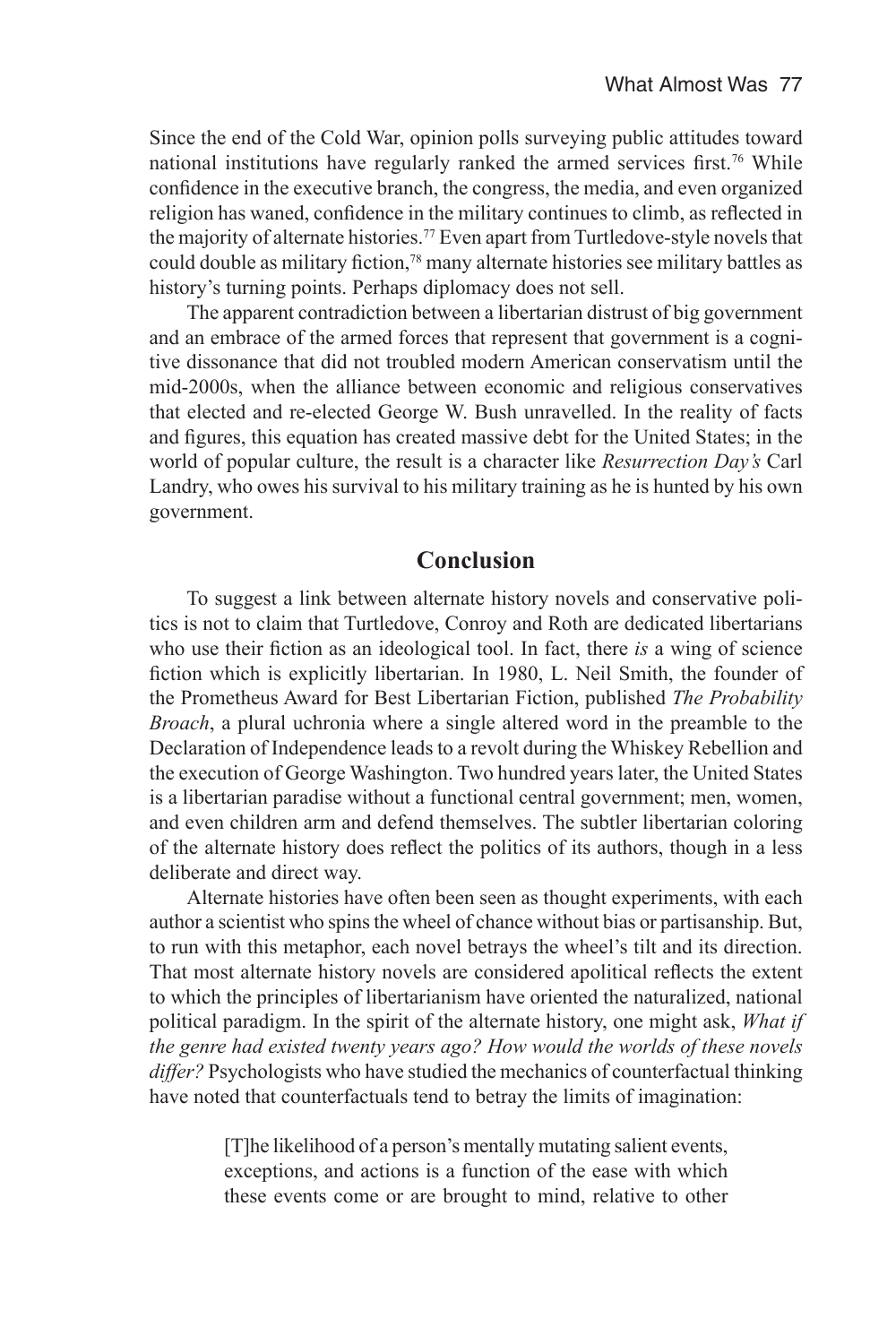events…That is, if it is difficult for one to imagine alternatives to an event, that event will not be mentally mutated.<sup>79</sup>

From this perspective, we can see the alternate history genre not as a marginal subculture that appeals only to science fiction geeks and libertarians, but an unconscious cultural reflection of the political *zeitgeist* of mid-1990s America. One way to test this hypothesis is to search for anti-libertarian alternate histories, where centralized government is viewed in a positive, optimistic or even utopian light. Of the 29 novels in my sample, only two, *Disturbance Of Fate* and *Voyage*, are in the ballpark.<sup>80</sup> A deeper detour into the various ways that alternate histories *could* be written would only further de-naturalize the genre's character.

Future research on alternate history novels should focus on their producers and the meanings created in their consumption. Who are these alternate historians? 34 individuals have won the Sidewise Award or received an honorable mention.<sup>81</sup> Of these, 28 are men, 6 are women; 24 are American and 10 are European; every novelist to receive an award or honorable mention appears to be (what according to the dominant contemporary American racial formation would be characterized as) racially white. The connection between the worlds created by this overwhelmingly white, male group can be contrasted with the few black authors who have written in this genre. African American author Steven Barnes, for example, has published two books in an alternate history series, *Lion's Blood* and *Zulu Heart*, in which America was colonized by Islamic Africans from Egypt. In his alternate America, "Bilalistan," racial hierarchies are reversed, with Africans and Arabs in positions of power while European slaves are used for manual labor.<sup>82</sup> The connection between Barnes' race, gender, and nationality and his fictive world has been widely noted,<sup>83</sup> but the role that the same factors play for white, male, American writers who compose the majority of alternate histories is ignored.

Audience research would be extremely useful to understand how readers make sense of the genre and how it influences them. As Edward Schiappa argues in *Beyond Representational Correctness*, in her reception of a text each individual creates a "phenomenal text" which is "the text as its various readers perceive and experience it."84 In this paper I have focused on the texts themselves, with the understanding that alternate histories are made to "mean" something new by each reader. The profile of the alternate history reader has not been studied to date. Further research on this subject will hopefully take into account not only the socioeconomic status of writers and readers but also the relationship between the two. The role of this genre in performing the cultural and ideological work of influencing readers is unfortunately beyond the scope of this paper, but the contemporary alternate history's ability to encode dominant political positions within a marginal genre of popular fiction certainly leaves that possibility open.

Viewed in its historical context, the alternate history is far from the apolitical literary exercise in historical contingency that it appears to be. Its emergence can be tied to specific historical and political circumstances, and the shape of its internal worlds—which readers are invited to perceive as likely alternatives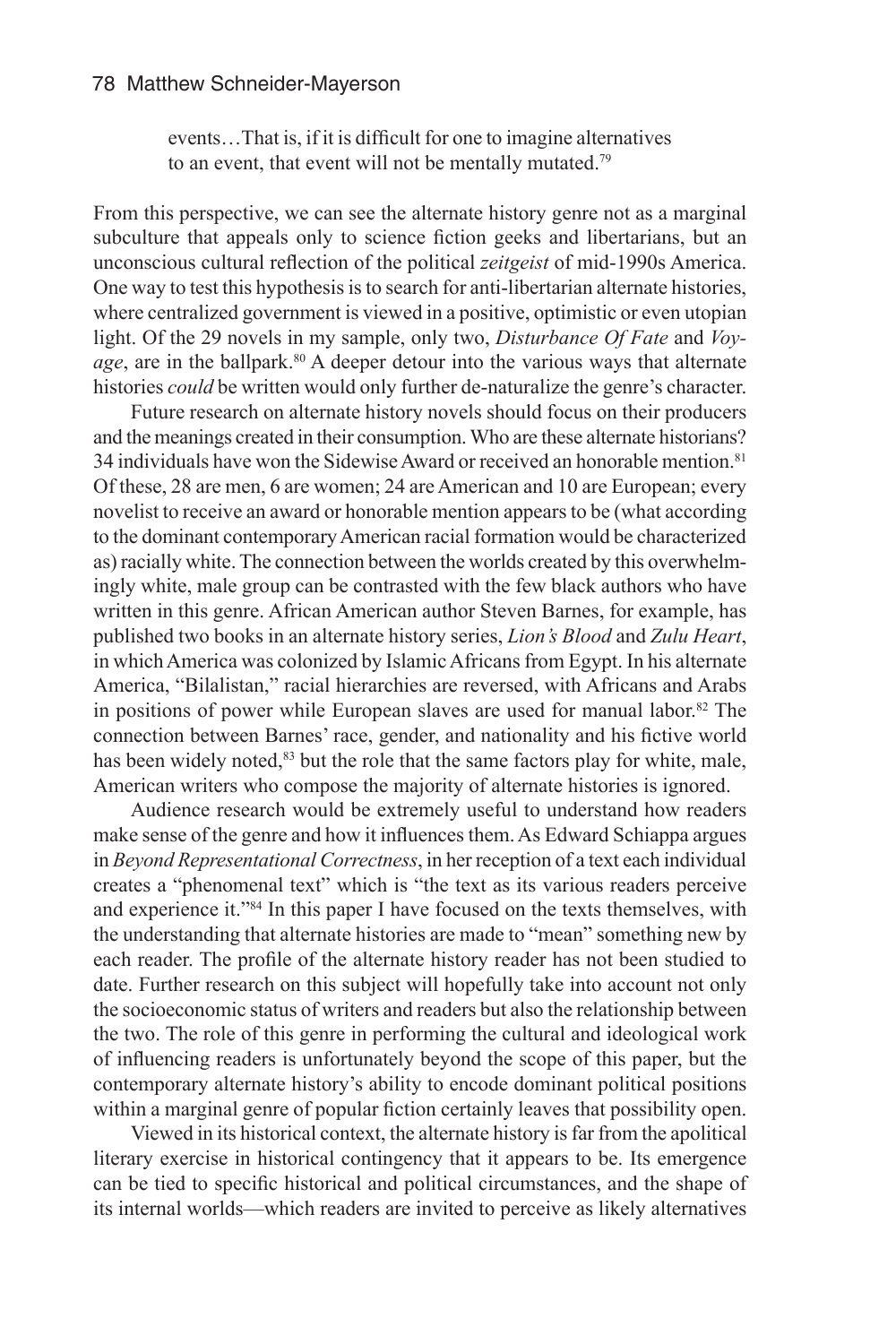to actual historical development—should be seen in as a reflection of the influence of libertarianism on contemporary American political thought. The genre's longevity and popularity will ultimately depend on a host of factors, but one of them is undoubtedly its reaction to changes in the American political and social climate, since the generic conventions that shape literary consumption are best understood as constantly in flux, "undercurrent[s] of history rather than . . . isolated in time." The alternate history novel and various manifestations of counterfactual thought present an interesting opportunity for future research, especially as the United States undergoes what appears to be significant political changes. As I have argued by viewing the rise of the genre in the context of the cold war, the alternate history is not just, as some critics argue, about re-writing history, but a test of the limits of historical imagination. If indeed there has been or will be an expansion in the popular or national imagination of what is possible, counterfactual literature may serve as one canary in the coal mine.

## **Notes**

1. Newt Gingrich, *To RenewAmerica* (New York: Harpercollins, 1995); *ContractwithAmerica* was released during the 1994 congressional campaign and can be viewed in full at  $\langle$ http://house. gov/house/Contract/CONTRACT.html> accessed on May 30, 2011.

2. Newt Gingrich and William R. Forstchen, *1945* (New York: Baen Publishing, 1995).

3. Two exceptions are Joan Didion, "The Teachings of Speaker Gingrich," *The New York Review of Books*, August 10, 1995, later published in *Political Fictions* (New York: Alfred A. Knopf, 2001); and H. Bruce Franklin, "Only the Hardware is Erotic," *The Nation*, August 14/21, 1995.

4. Gavriel Rosenfeld, *The World Hitler Never Made: Alternate History and the Memory of Nazism* (Cambridge: Cambridge University Press, 2005).

5. The definition of "genre" is, of course, highly contested. Without engaging in too lengthy an entry into the long scholarly discussion over how genre is defined, I believe, for reasons to be explored later, that the identification of a genre is useful as a means of critical analysis. Although I do give producers (and marketers) as well as readers a significant role in establishing and shaping the genre of alternate history novels, part of the explanation for its emergence *as a genre* is a pattern of rhetorical similarities. As a baseline definition I quote Karlyn Kohrs Campbell and Kathleen Hall Jamieson, who claim that "a genre is composed of a constellation of recognizable forms bound together by an internal dynamic." "Form and Genre in Rhetorical Criticism: An Introduction" in *Form and Genre: Shaping Rhetorical Action*, eds. Campbell and Jamieson, (Falls Church, VA: Speech Communication Association, 1978), 21.

6. The Sidewise Award website, <http://uchronia.net/sidewise/> (accessed may 30, 2011), lists the names and addresses of the current judges but does not list the evaluative criteria they apply, nor the reasons for their selections.

7. After a thorough search of the most popular alternate history fan site, www.alternatehistory.com, I found many references to the Sidewise Awards but very little second-guessing of their choices and no criticism of the institution itself. 1,029,374 posts were searched on Thursday, January 15, 2009. Since my search was conducted only in English, I do allow the possibility that readers outside of the United States consider the Sidewise Awards to be an unfairly Anglo-centric award but that I am unable to read and take notice of their criticisms. However, while such a criticism would demand a qualification in the *name* of my subject—"American alternate history novels" would be more accurate—it would not invalidate the connection between the genre and American events and politics.

8. For example, Cynthia Crossen, "'What Ifs' Don't Thrill Historians, but They Raise Intrigu-ing Issues," *Wall Street Journal*, February 2, 2005; Karen Hellekson, "Toward a Taxonomy of the Alternate History Genre," *Extrapolation*, 41 (Fall 2000).

9. Titus Livius, *Ab Urbe Condita* (New York: Penguin, 2002); Benjamin Disraeli, *Alroy: The Prince of the Captivity* (Middlessex: Echo Books, 2007). This is not to say that alternate history novels did not exist before the 1990s. As the entry on "Alternate Worlds" in *The Encyclopedia of Science Fiction* (eds. John Clute and Peter Nicholls, London: Orbit Books, 1999) and the website <www.uchronia.org> mention , there were scores of counterfactual novels and stories published before the 1990s. Some of them deserve special mention here. Mark Twain's 1889 time-travel novel *A Connecticut Yankee in King Arthur's Court* is often considered a precursor to the genre,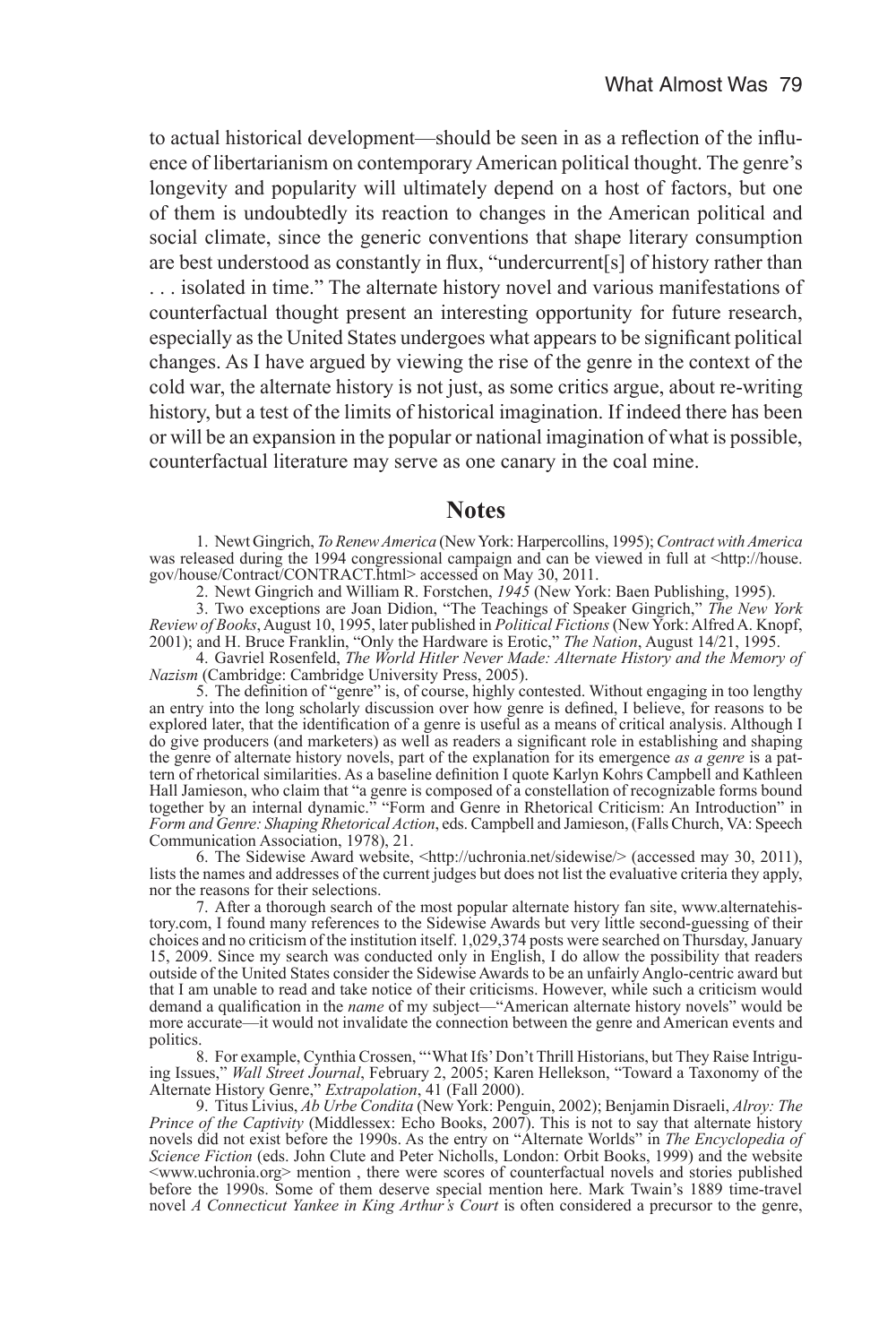and is an example of popular author's foray into counterfactual speculation; British historian J.C. Squires' 1931 collection *If It Had Happened Otherwise* (New York: St. Martin's Press, 1974) was a pioneering collection for both alternate historians and professional historians; "Sidewise in Time," the Murray Leinster short story which lent its name to the genre award, is considered a foundational classic (first published in *Astounding Stories* 13 (June 1934). More recently, Ward Moore's classic 1953 Civil War novel *Bring the Jubilee* (New York: Random House) developed one of the central themes of the genre; Philip K. Dick's brilliant *The Man in the High Castle* (New York: Random House) was an extremely influential work that won the Hugo Award for best science fiction of 1962. In addition, there are a number of science fiction novels that address time travel without necessarily altering the "present," such as Poul Anderson's *Time Patrol* series, and thus are often not considered as "alternate histories" per se.

10. Campbell and Jamieson, *"*Form and Genre in Rhetorical Criticism," 26.

11. Indeed, in researching the community of alternate history readers, one is struck by the fact that they seem to enjoy engaging in their own original counterfactual speculations as much if not more than they do discussing their favorite published works. Indeed, as mentioned above, the fundamental *what if* premise behind the genre taps into an elemental human interest in individual action and historical contingency. On January 12, 2007, the discussion forum for "Alternate History" Books and Media" on <www.alternatehistory.com> had 3,069 posts; "Alternate History Discussion: Before 1900" and "Alternate History Discussion: After 1900" had 14,868 and 15,445, respectively. To give a sense of the sort of issues readers are concerned with, the three most recent posts were on the topics, "Could the Falklands War get Screwed Up?", "Possibly Different Gettysburg," and "Alternate Roles for Well Known People."

12. Although a few films such as *It Happened Here* (Directprs Kevin Brownlow and Andrew Mollo, United Artists, 1966) and the recent mockumentary *C.S.A.: The Confederate States of America* (Director Kevin Willmott, Hodcarrier Films, 2004) have engaged in counterfactual historical speculation of the type I am discussing here, films have tended to apply the concept to individual persons. Whether the proliferation of films such as *Sliding Doors* (Director Peter Howitt, Miramax Films, 1998), *Run Lola Run* (Director Tom Twyker, Sony Pictures, 1998), and *The Butterfly Effect* (Directors Eric Bress and J. Mackye Gruber, New Line Cinema, 2004) is related to the alternate history genre is beyond the scope of this article, although there does not seem to be a significant growth in the number of such films in the 1990s and 2000s. However, I would argue that there *was* a direct connection between the rise of the alternate history and the popularity of the television show *Sliders*, which ran from March of 1996 to December of 1999. *Sliders* presented a group of travelers moving around the "multiverse," from one version of the United States to another, with the sort of political, social, and cultural shifts that typically occur in alternate history novels. The connection between the alternate history and contemporary online gaming is thought-provoking; a number of exceptionally popular games over the last decade and a half have utilized the concept of historical contingency. To pick two examples that span the time period I am concerned with, in 1996 *Command & Conquer: Red Alert* (Westwood Studios) depicts Albert Einstein travelling back in time to kill Adolf Hitler before he enters German politics; a decade later, the 2007 game *World in Conflict* is set in an alternate 1989, when desperate Warsaw Pact forces stage an assault on Western Europe and the United States. Whether a relationship can be drawn between the alternate history novel, *Sliders* and allohistorical online gaming—or whether the appearance and popularity of the latter two can be attributed to the same forces I identify here—is a fascinating question that deserves a more thorough analysis.

13. "Uchronia" is a portmanteau of "utopia" and "chronos," meaning time*.*

14. The best example of the "plural uchronia" is *Sliders*.

15. William Joseph Collins, "Paths Not Taken: The Development, Structure, and Aesthetics of the Alternative History," Unpublished PhD dissertation, University of California-Davis, 1990, 85-86. Collins' dissertation treats the alternate history as a subgenre of science fiction and fantasy; while it is useful for identifying categories within the genre, it was written before the contemporary true alternate history emerged as a cultural formation in the mid-1990s.

16. Hellekson, "Toward a Taxonomy," 251.

17. Brian Aldiss, *The Malacia Tapestry* (New York: Ace, 1976).

18. There has been little to no critical discussion among fans, writers, or scholars about the distribution of alternate history writers and fans around the world. In this article I use the Sidewise Awards as a barometer of the genre as a whole, but I am aware that this selection may very well be biased itself. It would certainly be incorrect to say that all alternate history writers and/or readers are American. There are alternate historians writing in a number of other languages, especially French, and many American alternate histories have been translated into dozens of languages. However, many of these "alternate histories" written in other languages for different audiences, though also organized around the *what if* question, do not belong in the genre I define because they do not follow the generic rules I identify. I would argue, however, that as a category of popular fiction that arose in the United States, with American writers and publishers and by all accounts intended for American readers, there is a basis for viewing the popularity of this particular genre as a distinctly American cultural formation whose implications can be read through a national lens.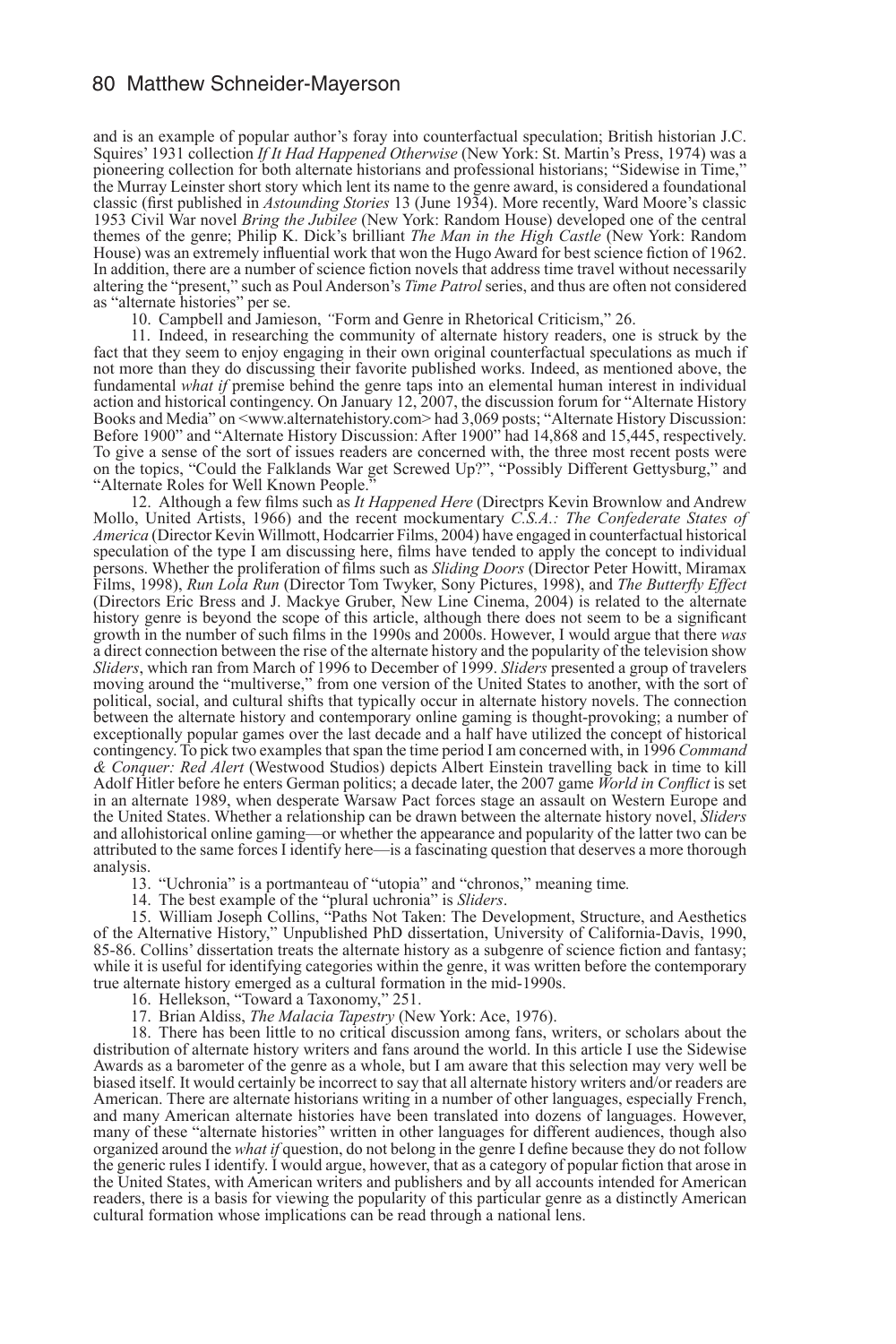19. Gregory Feeley, "The Way It Wasn't: How what-if history grew from a minor literary curiosity to a bestselling genre of popular fiction," *The Weekly Standard*, September 6, 2004, Issue 48; Alessandra Stanley, "Selling the Alternate (But Not Too Alternate) Ending," *The New York Times*, December 15, 2002.

20. Two books on the alternate history have been published: Rosenfeld, *The World Hitler Never Made*; and Karen Hellekson, *The Alternate History: Refiguring Historical Time* (Kent, Ohio: Kent State University Press, 2001). The dissertations are Collins, "Paths Not Taken"; Ed Mcnight, *Alternative History: the Development of a Literary Genre* (University of North Carolina, Chapel Hill, 1994); and Jorg Helbig, *Der Parahistorische Roman. Ein Literarhistorischer Und Gattungstypologischer Beitrag Zur Allotopieforschung* (Freie Universitaet Berlin, 1987).

21. Del Rey books, for example. Del Rey is a subsidiary of Ballantine Books, which is owned by Random House.

22. Feeley, "The Way It Wasn't," 21.

23. David Dale, "If the losers had won. . . ," *Sydney Morning Herald*, March 23, 2002.

24. <http://www.amazon.com/gp/community-content-search/results/ref=cm\_srch\_q\_col\_rpli /?query=%22alternate+history%22&search-alias=rp-listmania&x=0&y=0> accessed May 30, 2011.

25. Rosenfeld, *The World Hitler Never Made*, 9.

26. Feeley, "The Way It Wasn't" and Rosenfeld, *The World Hitler Never Made*, for example, both cite postmodernism as having a causative influence on the rise of the genre.

27. Rosenfeld, *The World Hitler Never Made*, 7.

28. Perez Zagorin, "History, the Referent, and Narrative: Reflections on Postmodernism Now," *History and Theory*, 38, 1-24.

29. Brent Stypczynski, "No Roads Lead to Rome: Alternate History and Secondary Worlds," *Extrapolation*, 46 (Winter 2005), 453-470. Emphasis added.

30. Feeley, "The Way It Wasn't," 22.

31. Authors such as Thomas Pynchon, Don Delillo, and William H. Gass, for example. Jeremy Green makes a similar claim in *Late Postmodernism: American Fiction at the Millennium* (New York: Palgrave Macmillan, 2005), 5.

32. Barry Lewis, "Postmodernism and Literature (or: Word Salad Days, 1960-90)," *The Routledge Companion to Postmodernism* (London: Routledge, 2001).

33. Janice A. Radway, *Reading the Romance: Women, Patriarchy, and Popular Literature* (Chapel Hill: The University of North Carolina Press, 1984), page 37.

34. Feeley, "The Way It Wasn't," 22.

35. Tom Dickoff, "They've got it covered," *The Guardian*, September 15, 2001.

36. For some authors, the connection between story and image can even work backwards: the concept behind Harry Turtledove's *The Guns of the South—*right-wing Afrikaaners traveling into the past to arm the Confederacy with AK-47s—originated in a friend's complaint that the cover art for *her* novel was "as anachronistic as Robert E. Lee with an Uzi." Sheldon Teitelbaum, "Playing With History: Fantasy Writer Harry Turtledove Looks at the Past and Asks, 'What If. . . '," *Los Angeles Times*, July 7, 1992.

37. For example, in *Homeward Bound: American Families in the Cold War Era* (New York: Basic Books, 1988), Elaine Tyler May argues that the structure of and emphasis on the family in the postwar period was not an escape from international politics but a highly political, integral aspect of the battle against Communism. In *The Cold War and the Color Line: American Race Relations in the Global Arena* (Cambridge: Harvard University Press, 2001), Thomas Borstelmann argues that racial relations within the United States must be understood in reciprocal relation to the cold war battle for the hearts and mind of third world nations, especially in Africa. In *A Consumers'Republic: The Politics of Ma*ss *Consumption in Postwar America* (New York: Vintage Books, 2003), Lizabeth Cohen claims that the rise of consumerism in the United States was, directly and indirectly, a response to Soviet collectivism.

38. Alan Nadel, *Containment Culture: American Narratives, Postmodernism, and the Atomic Age* (Durham: Duke University Press, 1995), 4.

39. Jeremi Suri, *Power and Protest: Global Revolution and the Rise of Détente* (Cambridge: Harvard University Press, 2003), 307.

40. *Ibid.*, 217.

41. Gaddis, 222.

42. *Ibid.*, 238.

43. Eric Iverson, *Wereblood* (London: Belmont Tower, 1979). Until 1985, Turtledove published under this pseudonym—according to legend, his editors at Belmont Tower doubted that readers would believe the authenticity of his *real* name.

44. *Wereblood*; *Werenight* (London: Belmont Tower, 1979); *The Misplaced Legion* (New York: Del Rey, 1987); *An Emperor for the Legion* (New York: Del Rey, 1987); *The Legion of Videssos* (New York: Del Rey, 1987); *The Swords of the Legion* (New York: Del Rey, 1987); *Agent of Byzantium* (New York: Congdon & Weed, 1987); *Noninterference* (New York: Del Rey, 1988); *A World of Difference* (New York: Del Rey, 1990); *Krispos Rising* (New York: Del Rey, 1991); *Krispos of Videssos* (New York: Del Rey, 1991); and *Earthgrip* (New York: Del Rey, 1991).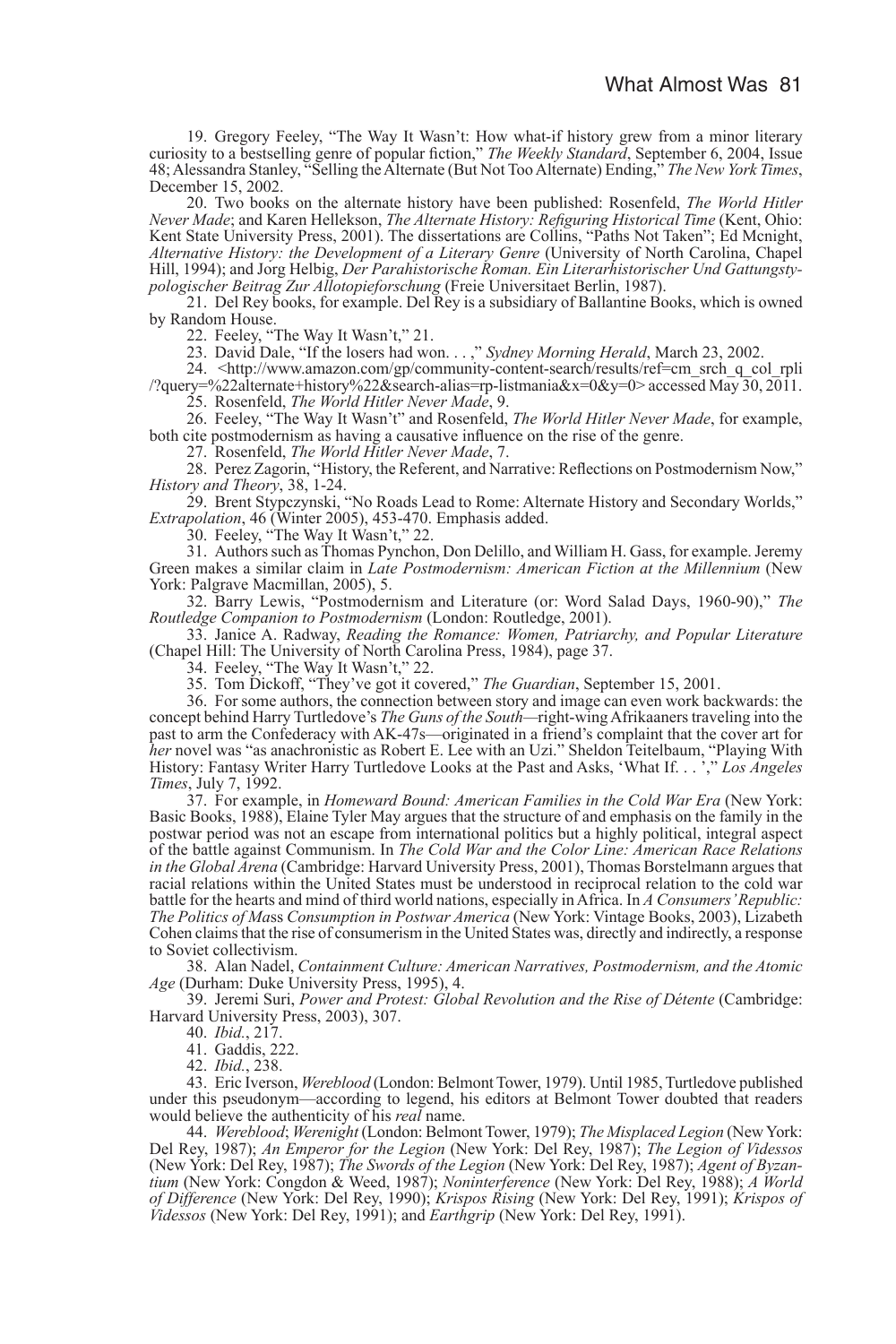45. Harry Turtledove, *How Few Remain* (New York: Del Rey, 1997); *The Great War: American Front* (New York: Del Rey, 1998); *The Guns of the South* (New York: Del Rey, 1992).

46. Robert Conroy, *1862: A Novel* (New York: Presidio Press, 2006), v.

47. Even so, neither Roth nor Chabon, by far the two most prominent Sidewise winners, has acknowledged their participation in (or even previous awareness of) the alternate history genre.

48. Stephen Baxter, *Voyage: A Novel of What Might Have Been* (New York: HarperPrism, 1996), i.

49. Classic science fiction writers such as Isaac Asimov, Ray Bradbury, and Philip K. Dick have been studied extensively. One representative example is David Seed, *American Science Fiction and the Cold War* (Edinburgh: Edinburgh University Press, 1999).

50. Carolyn R. Miller, "Genre as Social Action," *Quarterly Journal of Speech*, 70 (1984).

51. <http://www.uchronia.net/sidewise/complete.html> accessed may 30, 2011.

52. Baxter, *Voyage;* Gary Blackwood, *The Year of the Hangman* (New York: Dutton Books, 2002); Suzanne Alles Blom, *Inca: The Scarlet Fringe* (New York: Tor/Forge, 2000); Michael Chabon, *The Yiddish Policemen's Union: ANovel* (New York: Harper, 2007); Conroy, *1862: ANovel*; Conroy, *1945: A Novel* (New York: Ballantine 2006); Murray Davies, *Collaborator* (London: Macmillan UK, 2003); Peter Delacorte, *Time on My Hands: A Novel with Pictures* (New York: Scribner, 1997); Richard Dreyfuss and Harry Turtledove, *The Two Georges* (New York: Tor/Forge, 1995); Brendan Du Bois, *Resurrection Day* (New York: Jove Books, 2000); Mitchell Freedman, *Disturbance of Fate* (Santa Ana: Seven Locks Press, 2003); Stephen Fry, *Making History* (London: Hutchinson, 1996); Mary Gentle: *Ash: A Secret History* (New York: Eos, 1999); Gentle, *Ilario: The Lion's Eye* (London: Gollancz, 2006); Martin J. Gidron, *The Severed Wing* (Livingston: Livingston Press, 2002); Harry Harrison and John Holm, *The Hammer and the Cross Trilogy,* also treated as one novel, *The Hammer and the Cross* (London: Legend Press, 1993); *One King's Way* (London: Legend Press, 1995); *King and Emperor* (London: Legend Press, 1995); J. Gregory Keyes, *The Age of Unreason* (a tetralogy that the Sidewise panel treats as one novel); *Newton's Cannon* (New York: Del Rey, 1999), *A Calculus of Angels* (New York: Del Rey, 2000), *The Empire of Unreason* (New York: Del Rey, 2001), and *The Shadows of God* (New York: Del Rey, 2002); Ian MacLeod, *The Summer Isles* (Charleston: Aio, 2005); Sophia McDougall, *Romanitas* (London: Orion UK, 2005); McDougall, *Rome Burning* (London, Orion UK, 2006); Paul J. McAuley, *Pasquale's Angel* (London: Gollancz, 1994); Philip Roth, *The Plot Against America* (Boston: Houghton Mifflin, 2004); J.N. Stroyar, *The Children's War* (New York: Simon and Schuster, 2001); Turtledove, *How Few Remain;* Harry Turtledove, *Ruled Britania* (New York: NAL/Roc, 2002); Harry Turtledove, *The Disunited States of America* (New York: Tor/Forge, 2006); Jo Walton, *Farthing* (New York: Tor, 2006); Walton, *Ha'penny* (New York: Tor, 2007).

53. Baxter, Blackwood, Blom, Chabon, Conroy, Davies, Delacort, Dreyfuss and Turtledove, DuBois, Freedman, Gentle, Gidron, MacLeod, McDougall, Roth, Stroyar, Turtledove, and Walton. 54. Quoted in M.K. Goldberg, J.J. Brattin and M. Engel. *On Heroes, Hero Worship and the*

*Heroic in History* (Berkeley: University of California Press, 1993), 52.

55. See, for example, General George Custer's resolute attempt to hang Abraham Lincoln in *How Few Remain*.

56. Gidron, 97.

57. To choose one minor example, the absence of the dichotomy between civilization and primitivism leads to some unusual political events, such as the new world political alliance between Cotton Mather, Blackbeard (formerly a pirate, now the governor of a small colony), and a Native American shaman (*A Calculus of Angels*, New York: Del Rey Books, 2000).

58. Sinclair Lewis' satirical 1935 novel *It Can't Happen Here* (New York: Signet Classics, 1993), which predicts (or forewarns of) the rise of totalitarianism in the United States was influential for many allohistorical authors but is not generally considered an alternate history. Although it appears to portray a deviation from the past, the novel is set in 1936, which at the time of its publication was the future.

59. While Roth has claimed that he was unaware of the genre before writing his novel, it is, apart from its critical attention, an exemplar of the alternate history.

60. Chabon, *The Yiddish Policeman's Union*, 375.

61. Chabon, *The Yiddish Policeman's Union* and Roth, *The Plot Against America*, for example.

62. Turtledove's *How Few Remain*, for example.

63. DuBois, *Resurrection Day*, for example.

64. See, for example, Thomas M. Disch, *The Dreams Our Stuff is Made Of: How Science Fiction Conquered the World* (New York: Free Press, 2000); Thomas Moylan, *Scraps of the Untainted Sky: Science Fiction, Utopia, Dystopia* (Boulder: Westview Press, 2000).

65. DuBois, *Resurrection Day*, 25.

66. *Ibid.*, 249. Emphasis added.

67. *Ibid.*, 308.

68. Among the excellent histories of the conservative movement over the last four decades, one could point to Lisa McGirr's *Suburban Warriors: The Origins of the New American Right* (Princeton: Princeton University Press, 2001); Kevin Kruse, *White Flight: Atlanta and the Making*